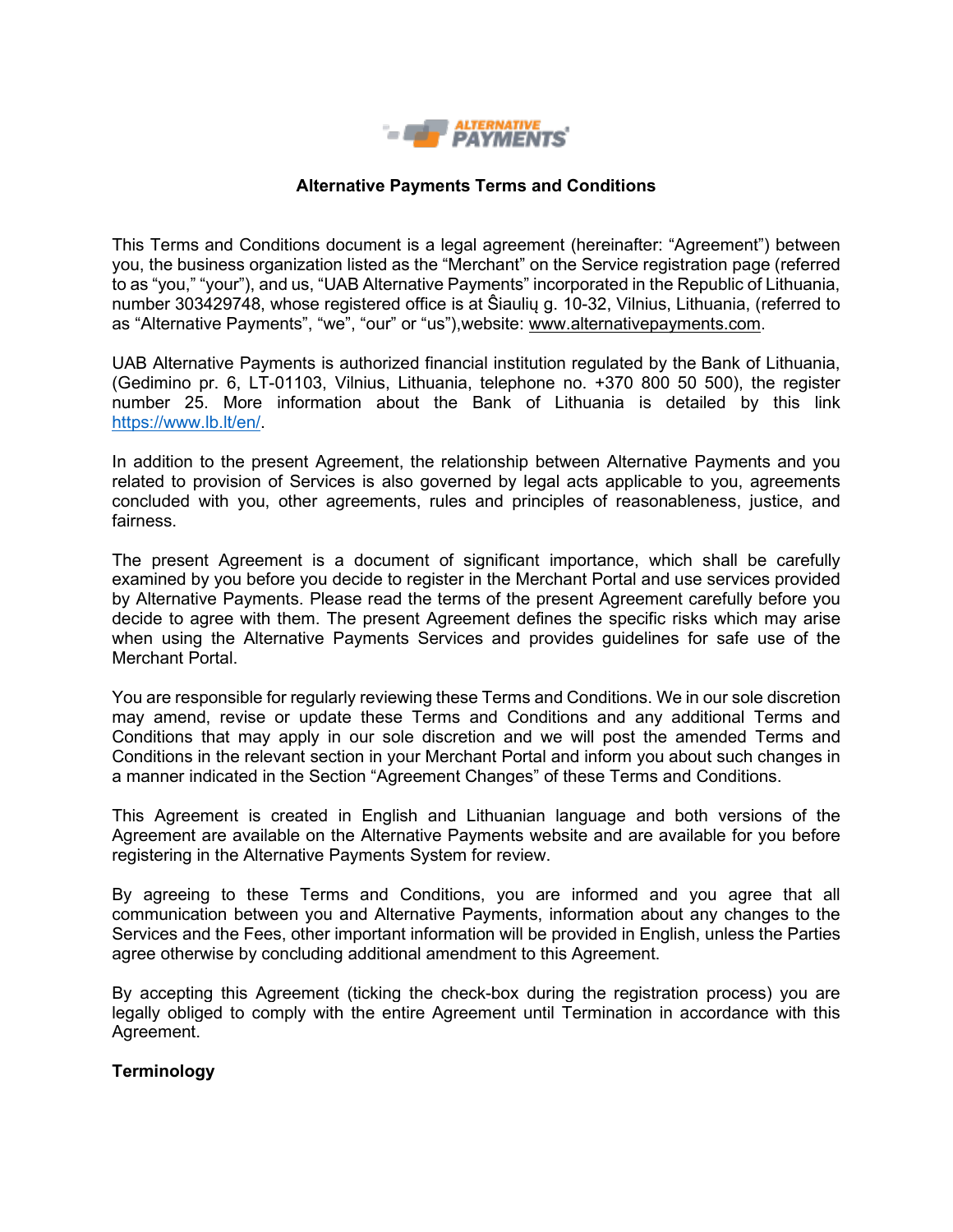In this document the listed terms have the following meaning:

*"Alternative Payments Account"* - the account which is created when you register at AlternativePayments.com

*"Application Programming Interface (API)"* – a public technical interface for communication between account servicing payment service providers, payment initiation service providers, account information service providers, other payment service providers, payers and payees.

*"Beneficial Owner"* - a natural person that ultimately owns or controls more than 25% of the shares or voting rights of the business organization, i.e., the Merchant, and/or the natural person on whose behalf a transaction or activity is being conducted.

"*Business Day"* – a day when Alternative Payments provides its services, set by Alternative Payments. Alternative Payments can set different business days for different services, specifying them together with Fee Schedule.

*"Chargeback"* - a claim against a charge initiated by a Consumer with their bank, requesting a reversal of funds for a transaction.

*"Claim"* - a request for a refund by the Consumer, a refund is generated if the claim is substantiated.

"*Consent"* – consent of the Consumer to perform a Payment Transaction.

*"Consumer"/"Customer"* – the end user, a person or entity, that has made a purchase which will then result in a transaction in our payment processing system and its sale recorded in your Merchant Portal.

"*Commission fee*" – a fee (charge) applied by Alternative Payments for the payment transaction and/or related payment services, services linked to the Account or which is related to these services.

*"Declined Transaction"* – the transaction that has been rejected prior to receiving an approved status.

"*Durable medium*" – any instrument which enables the payment service user to store information addressed personally to that payment service user in a way accessible for future reference for a period of time adequate to the purposes of the information and which allows the unchanged reproduction of the information stored.

*"Fee Schedule"* – our list of available payment methods and their respective service fees, the Fee Schedule is incorporated into this Agreement by reference.

"*Funds*" – banknotes and coins or scriptural money.

*"Insufficient Funds"* – means that there were insufficient funds in the Consumer's account to cover the transaction amount.

*"Invalid Transactions"* – a negative response received from the Consumer's bank that funds were unable to be transferred.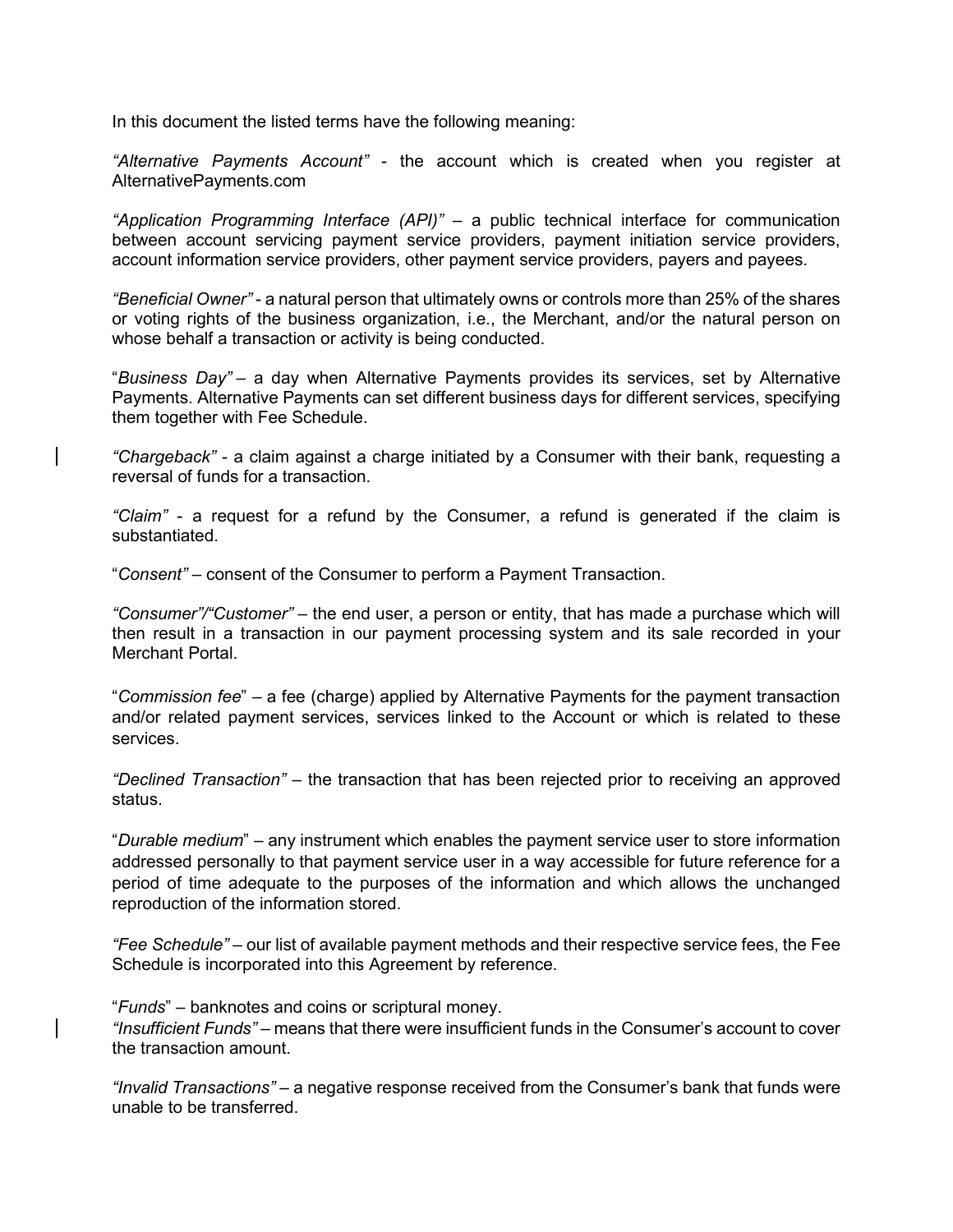"*Merchant Identification"* – verification of your identity, your entity and/or your beneficial owners under the procedure laid down in the Merchant Portal.

*"Merchant Portal"* – your personal area in which you will be able to view all activities that happen on your processing account, such as statistics, reports, transactions, settlements, adjustments and invoices.

"*Payment Instrument*" – any personalized device and/or certain procedures agreed between the you and Alternative Payments and used by you for the initiation of a Payment order.

"*Payment Transfer"* – a payment transaction wherein funds are transferred to your payment account under the initiative of the Consumer.

"*Payment Order"* – an instruction by a payer or payee to its payment service provider requesting the execution of a payment transaction.

"*Payment Transaction"* – an act, initiated by the Consumer or you, of placing or transferring funds, irrespective of any underlying obligations between the you and the Consumer.

"*Password (Passwords)"* – any code created by Consumer and used for Strong Customer Authentication, or a code provided by you for access to the Merchant Profile and/or the Alternative Payments Account, or for the initiation, confirmation, and management of separate services of Alternative Payments, and/or initiation, authorization, implementation, confirmation, and reception of a Payment Transaction.

*"Payment Service User"* – a natural or legal person, other organization or its subdivision making use of a payment service in the capacity of either payer or payee, or both.

"*Payer"* – a natural (private) or legal person who has a payment account (accounts) in another (other) payment service provider's institution (institutions) and allows to perform or submits Payment Orders from that payment account (accounts) using services provided by Alternative Payments.

"*Payee"* – a natural or legal person, another organization or its subdivision who are indicated in the Payment Order as the intended recipients of funds which have been the subject of a payment transaction.

*"Payment Service Provider (PSP)"* – in the institution of which the Payer has a payment account from which they intend to execute a transfer order (e.g. banks, other credit institutions, etc.). PSP shall be: credit institutions, electronic money institutions, payment institutions, post office giro institutions which are entitled under law to provide payment services, the European Central Bank and central banks of the Member States when not acting in their capacity as monetary authority or other public authorities, Member States or their regional and local authorities when not acting in their capacity as national, regional or local authorities.

"*Personal Data"* – any information related to the natural (private) person whose identity is known or can be directly or indirectly determined by using a personal code (national ID number) and one or more physical, physiological, psychological, economic, cultural, or social features specific to the individual.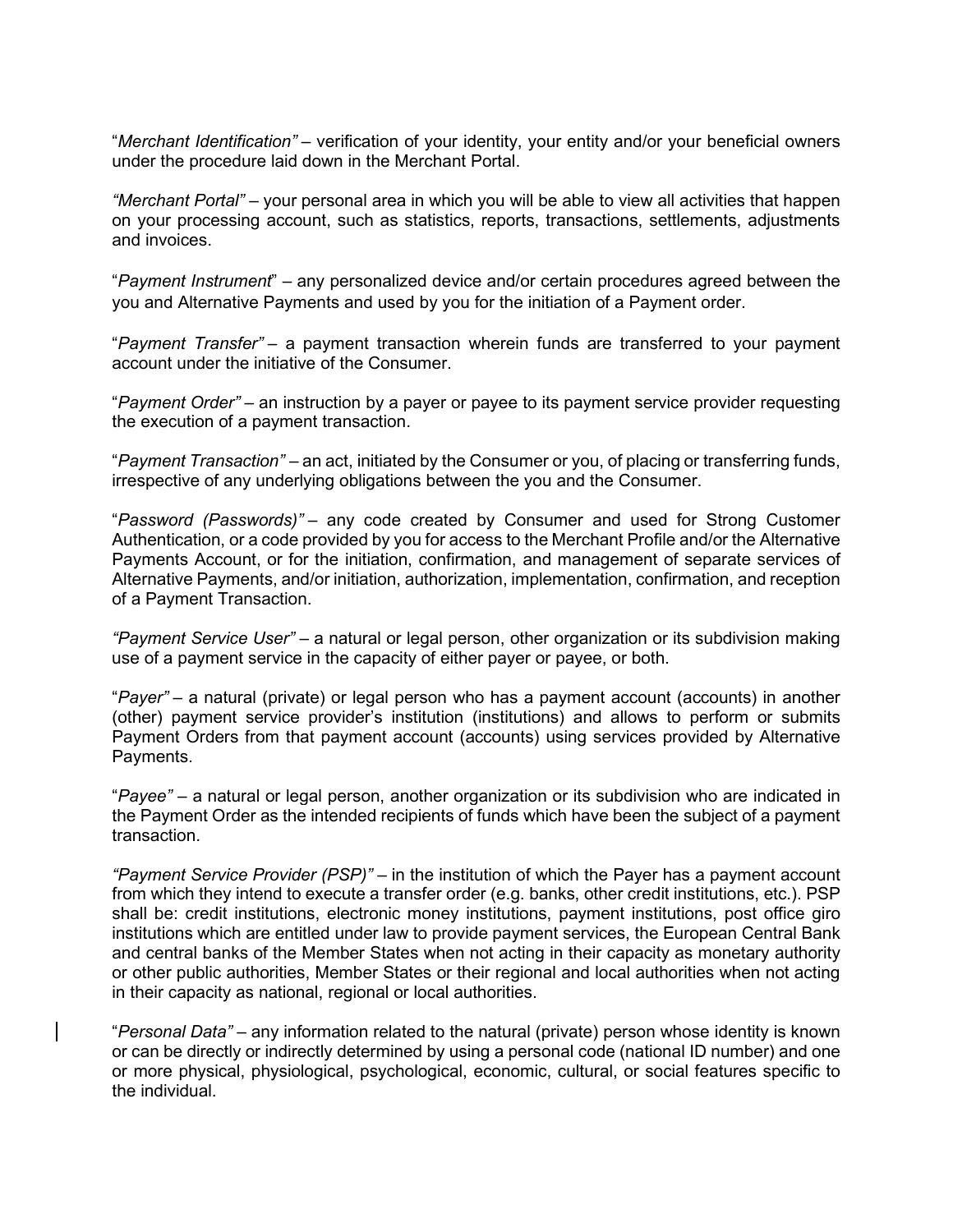*"Refund"* – an instruction initiated by you or your Consumer to return funds back to your Consumer. The Refund as described here differs from the Refund under the SEPA Direct Debit Scheme.

*"Reversal"* – any chargeback, refund, return or similar transaction event that would cause a reversal of payment (collectively, "the Reversals").

*"SEPA Direct Debit Scheme Refund"* – the refund of your Consumer's funds in accordance with the SEPA Direct Debit Scheme rules, as described in the SEPA Direct Debit Collection Service section of these Terms and Conditions.

*"Settlement Account"* – the bank account you provided to receive Settlement funds.

*"Settlement Funds"* – the funds due to you from the transactions you processed thru Alternative Payments less our processing fees.

*"SEPA"* – the area where citizens, companies and other actors will be able to make and receive payments in euro within the EU Member States (and certain other countries), whether between or within national boundaries under the same basic conditions, rights and obligations, regardless of their location".

To see all SEPA countries please visit: <https://www.europeanpaymentscouncil.eu/>

*"SEPA Scheme Participant"* – a payment service provider which adhere to the EPC SEPA Scheme(s).

*"SEPA Direct Debit Collection Service"* – our service enabling you to collect payments in EUR from your Consumers holding EUR payment account in SEPA scheme participant. For this service activation, you may need to agree to additional Terms and Conditions.

*"Strong Customer Authentication"* – an authentication based on the use of two or more elements categorized as knowledge (something only the user knows), possession (something only the user possesses) and inherence (something the user is) that are independent, in that the breach of one does not compromise the reliability of the others, and is designed in such a way as to protect the confidentiality of the authentication data.

*"Third Party Providers"* – suppliers to which we are connected to for various services, these thirdparty providers are usually banks, financial institutions, clearing or settlement mechanisms, currency conversion services, identity verification services and etc.

*"Void Transaction"*, or *"voiding a transaction"* – the cancellation of the transaction and transfer of funds from the Consumer and is only available when the transaction has the pending status.

"*Unique Identifier"* – means a combination of letters, numbers or symbols specified to the payment service user by the payment service provider and used to identify unambiguously the payment service user and/or his payment account for a Payment transaction. The Unique Identifier may be the individual number expressed by International Bank Account Number (IBAN).

# **Section A: Our Service**

#### **What We Do**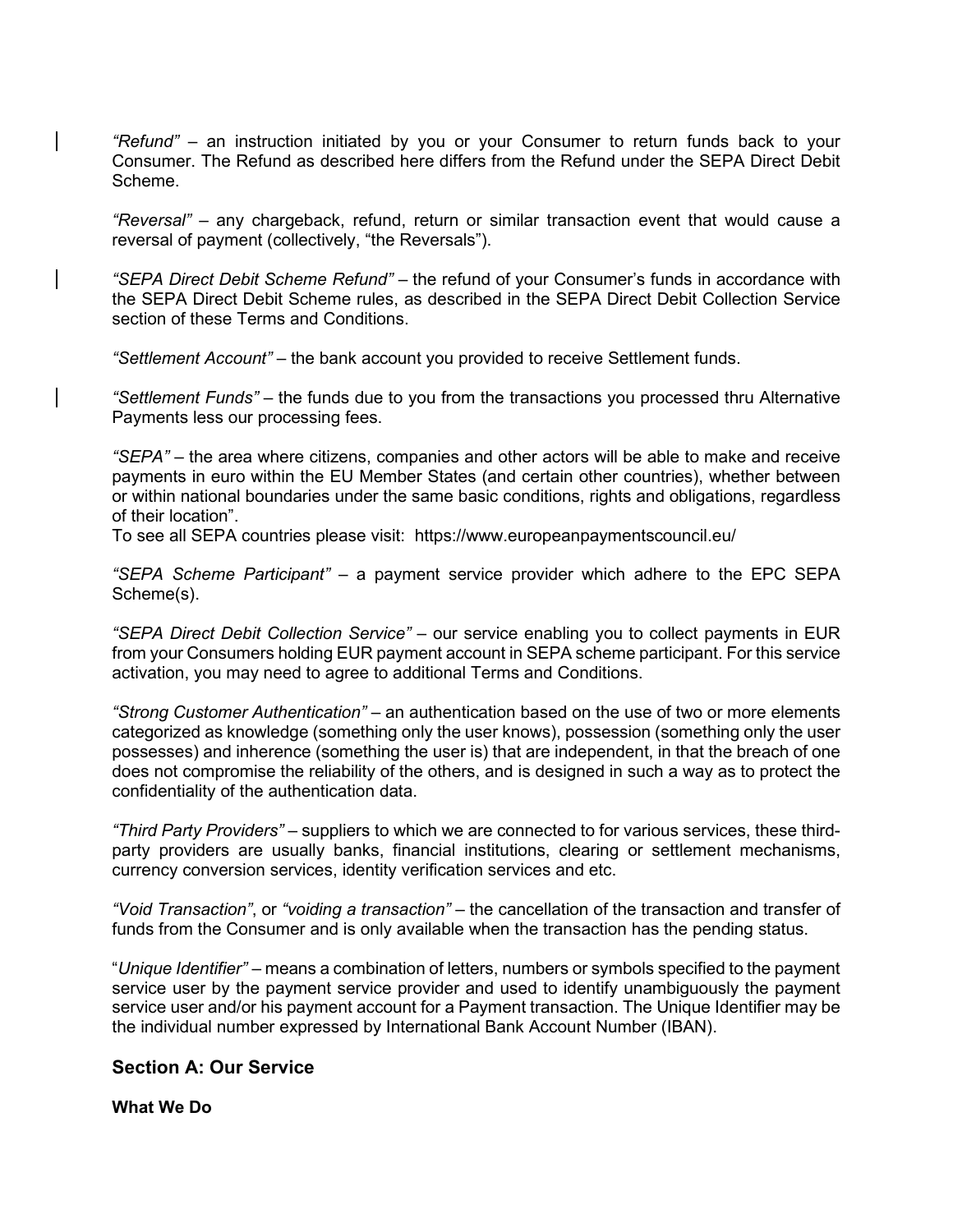The Alternative Payments Service helps you receive and process payment transactions via alternative payments from your Consumers that need to pay you for goods and services. Our payment processing service supports commonly used local payment methods and credit card alternatives that are being used around the globe. They fall into classifications such as Direct Debits, Online Bank Transfers, Credit Transfers, Pre Paid Cards, Wallets and many others. We do not assume any liability for the products or services purchased using our Service.

You will be required to register with Alternative Payments to use the Service according to the steps shown in this document.

Our Service also includes optional software to help you manage one-time, recurring and subscription billing charges for your products and services.

We will provide you the Alternative Payments API and other programming to make it possible for you to use the Service.

It is your responsibility to get your Consumers' Consent to be billed in compliance with applicable legal requirements.

#### **SEPA Direct Debit Collection Service**

For this service activation, you may need to agree to additional Terms and Conditions. SEPA Direct Debit Collection Service may require you to have SEPA Direct Debit Creditor Identifier (SEPA Creditor ID). SEPA Creditor ID can be issued by any SEPA scheme participating payment service provider. To see more about SEPA Creditor ID please visit: [www.europeanpaymentscouncil.eu/document-library/guidance-documents/creditor-identifier](http://www.europeanpaymentscouncil.eu/document-library/guidance-documents/creditor-identifier-overview)[overview](http://www.europeanpaymentscouncil.eu/document-library/guidance-documents/creditor-identifier-overview)

The SEPA Direct Debit Mandate is an agreement between you and your Consumer (i.e., your debtor) that you may collect payments from your Consumer's payment account. It is your responsibility to obtain the SEPA Direct Debit Mandate ("the Mandate") from your Consumer. We automatically assume that a valid Mandate exists. We are not bound by that Mandate. You must, at all times, store the Mandate and any amendments to that Mandate and be able to present a valid Mandate to us to serve as the basis of SEPA Direct Debit collections. If we ask to see the Mandate or any information related to collections or to a Mandate, you must provide us with such document or information immediately, and no later than 5 business days after request was made. You must retain the Mandate for a minimum of 13 months after the last collection is made under that Mandate, irrespective of whether the Mandate has been cancelled or not. Please note that the Mandate is no longer valid if it has not been used for 36 months.

Refund of collections is available under the SEPA Direct Debit Scheme. Your Consumer (i.e., the debtor) may request its payment service provider to refund a SEPA Direct Debit collection within eight weeks of the collection date ("Authorized Refund"). We cannot refuse to accept Authorized Refund initiated by your Consumer's payment service provider. Also, if your Consumer (i.e., your debtor) believes that a collection was unauthorized, he may request via his own payment service provider that we refund the SEPA Direct Debit collection. Your Consumer has up to 13 months after the collection date to make such a request.

If we receive a request for refund of a SEPA Direct Debit collection, you will be charged with the original collection amount plus our respective fees thereof. If you terminate the SEPA Direct Debit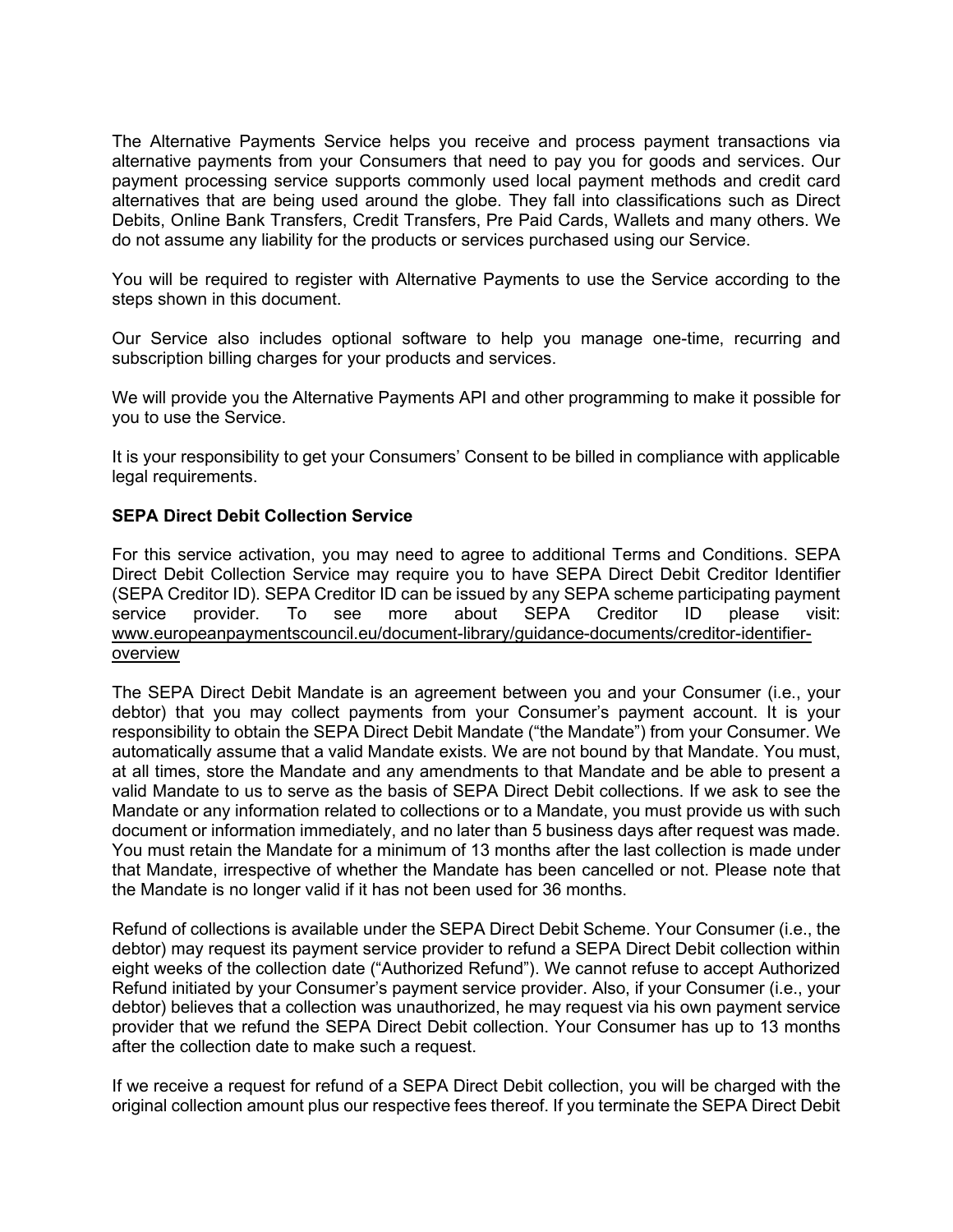Service with us, you agree that you will remain liable to us for the original collection amount plus our respective fees thereof and that we may institute debt recovery proceedings against you.

# **Section B: Registration**

#### **Service Registration**

For the purpose of this Section the term "you" shall mean you, the natural person, as well as the business organization that you represent. You as the natural person must be authorized to act on behalf of the business and have the authority to bind the business to this Agreement.

To use the Service you have to register first. You are responsible to manage the Alternative Payments Account, and you can manage it via the Internet by logging in to the Merchant Portal Profile with the personal login name and Password and carrying out additional authentication (Strong Customer Authentication). At this point, we will collect basic information including your name, company name, business details, personal identity code, date of birth, company location, contact email address, tax identification number, phone number, and a current governmentissued form of identification, as applicable in your region. If you have not already done so, you will also need to provide an email address and password for the creation of your Alternative Payments Account. It is solely your responsibility to keep all information in your Merchant Portal Profile current and valid. Depending on your geographical location, additional verifications may be requested, such as passport copy, business registration documents, shareholder listing, proof of address, etc. The list of documents is not exhaustive and only includes some of the most commonly required documents in the additional verification process.

Alternative Payments has also the right to demand from you to provide originals of the documents required by Alternative Payments and/or their copies and/or copies of documents approved by a notary or another person authorized by the state.

**Only business organizations are eligible for the Service registration**. The information about the beneficial owner of the business organization must be provided to us. Alternative Payments, in performing the obligation to identify the beneficiary, has the right to require to submit a valid list of participants of your entity. When submitting this list, you must confirm that it is relevant and accurate and that the listed persons control the shares of the legal person in their own name and not in the name of third parties. If the shares of your entity are controlled in the name of third persons, you must indicate these circumstances in addition, also specifying the third parties who are actually managing the shares. Alternative Payments has the right to refuse to provide services if it turns out that it is not possible to identify the beneficiaries of legal entity (e.g. if the beneficiaries of the legal entity are bearer shareholders).

The Alternative Payments Service is not available for money transfers or any other type of payments for personal, family, or household purposes.

We will ask you to provide information such as your business EIN or Tax ID, social security number, date of birth, and personal code, depending on your geographical location, we will verify and validate your identity to assess your business risk. We may also ask for a business license, other business documentation or, financial statements, connections with politicians, or other government-issued identification or any other information needed by law. If you do not provide the requested information within fourteen (14) days, we may have to terminate your Alternative Payments Account.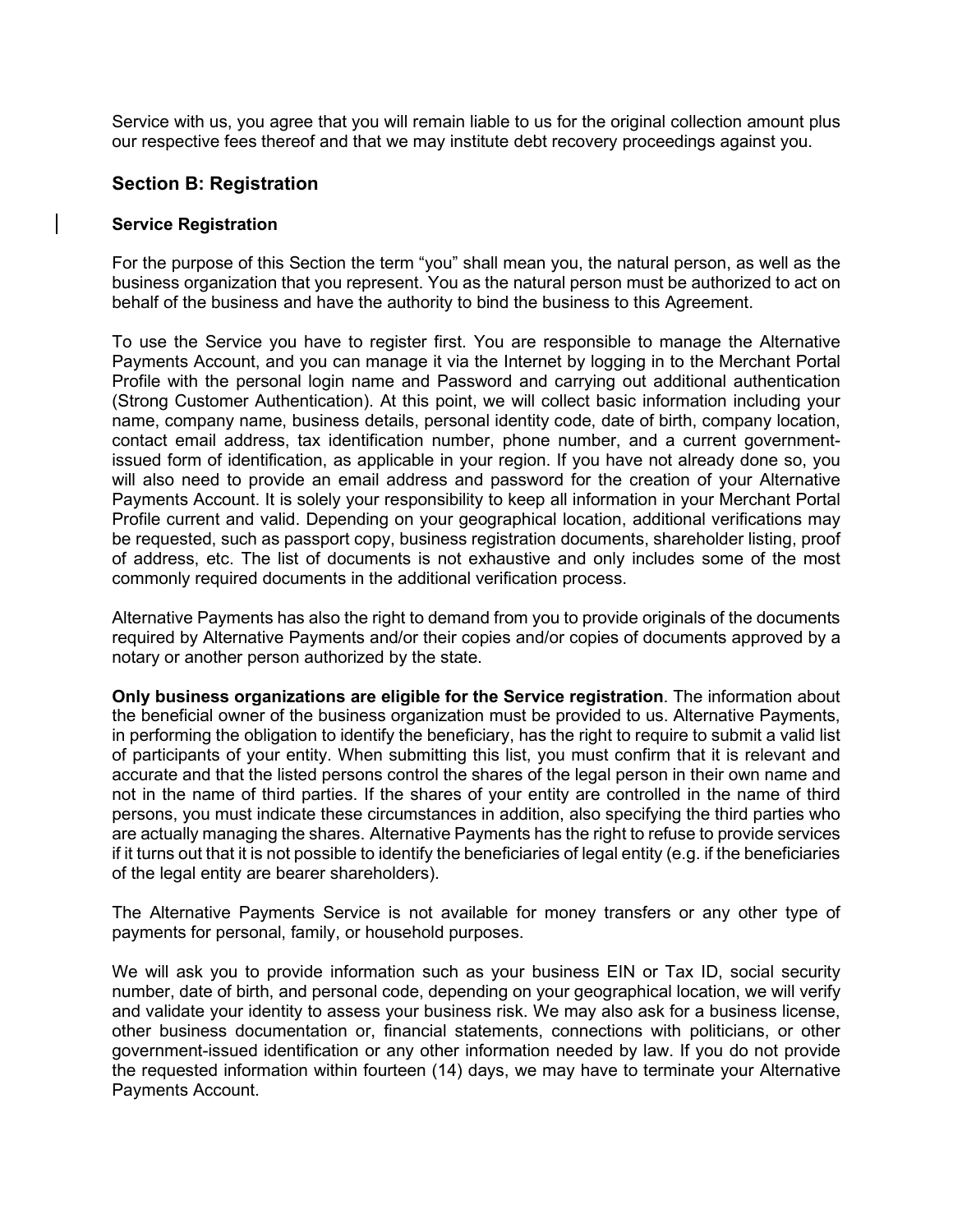When you register for an Alternative Payments Account and from time to time thereafter, your Alternative Payments Account will be subject to verification, including, but not limited to, validation against third-party databases and the verification of one or more official government or legal documents that confirm the existence and the legitimacy of the business organization, identity of the persons representing the business organization and the identity of beneficial owner(s). You authorize Alternative Payments to make any inquiries necessary to validate the existence and legitimacy of the business organization, persons representing it and its beneficial owner(s).

Alternative Payments has the right to refuse you to register without indicating the reasons, however, Alternative Payments assures that the refusal to register will always be based on significant reasons which Alternative Payments does not have to or does not have the right to reveal.

When registering in the Merchant Portal, first of all, a Profile for you is created. The Profile is personal, thus each representative who has the rights to manage the Profile shall register in the Merchant Portal, create their personal Profile, and perform the identification procedure required by the Merchant Portal.

The Account can be opened by you as a representative of your entity. By registering in the Merchant Portal, you confirm that you are duly elected or appointed to represent your entity, also that the entity is properly established and operates lawfully. You must provide the documents specified in the Merchant Portal in order to be duly verified under the procedures laid down in the Merchant Portal. When you are opening the Account, you have the right to grant the rights to manage the Account to other authorized persons after they register in the Merchant Portal and create their own personal Profiles.

The Agreement comes into force after you have registered on the Merchant Portal, learned the terms and conditions of the present Agreement, and electronically expressed their consent to comply with them (by ticking the check-box).

You confirm that you have provided the correct data when registering in the Merchant Portal and, if there is a need to change or add data, you will submit correct data only. You shall bear any losses that may occur due to the submission of invalid data. In order for Alternative Payments to start or continue the provision of Services, you shall confirm the Profile, the provision of a new Service or a part of a Service, and perform the client identification procedure under the circumstances and procedures set out in the Agreement or in the Merchant Portal. The client identification procedure, confirmation of the Profile, and provision of new Services is performed in order to ensure the protection of the interests of the Alternative Payments and you.

Alternative Payments has the right to demand data and/or documents that would help Alternative Payments identify you and/or receive significant information necessary for proper provision of Alternative Payments Services to you. Specific data and/or documents to be submitted shall be indicated in the message about the necessity to perform client identification or other verification procedures.

Alternative Payments has the right to demand additional information and/or documents related to you or yours transactions, and has the right to suspend a transaction until you provide additional information and/or documents related to the suspended transaction.

Alternative Payments also has the right to request from you to fill in and periodically update some data. If you do not provide additional information and/or documents within a reasonable time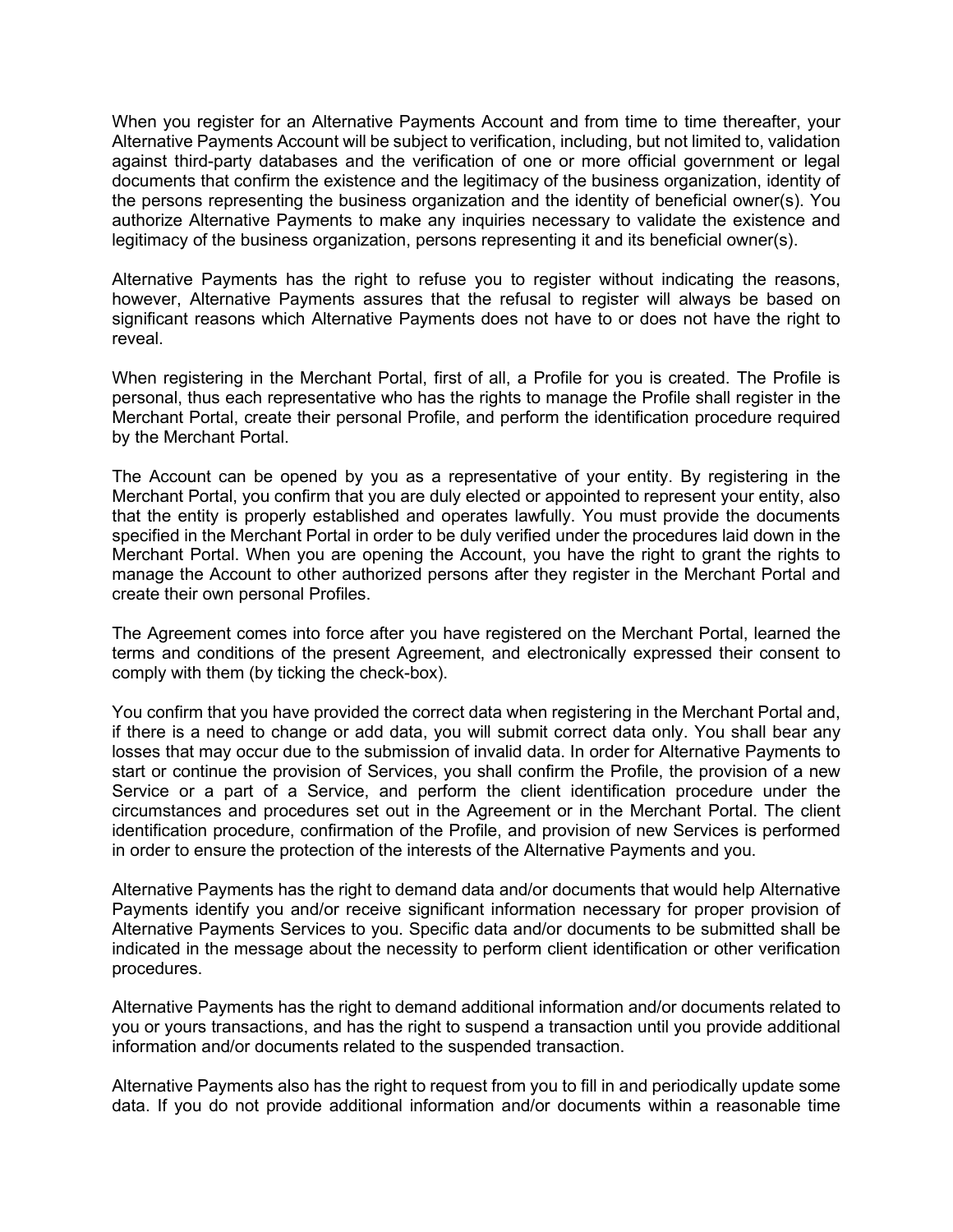period set by Alternative Payments, we have the right to suspend the provision of all or a part of the Services. Alternative Payments has the right to demand that all documents and information are submitted in English.

You shall receive a notification about the confirmation of the Merchant Portal Profile, provision of a new Service, or renewed provision of a suspended Service via the email address that was specified by you during registration in the System.

If you did not log in to the Merchant Profile and perform transactions in the Account for more than 12 (twelve) months, Alternative Payments shall deem the Profile and the Account(s) are not in use (inactive). Alternative Payments has the right to terminate the Agreement and close the Profile and the Account(s), informing you about the inactive Profiles and Accounts 60 (sixty) days prior to termination, provided the Profiles and Accounts are not in use (you have not made any Payment transactions) and there are no funds in the Accounts. If at least one inactive Account has funds in it, the balance on such Account (which is inactive) shall be issued to you or, at your instruction, transferred to another account no later than five working days after receipt of the relevant written statement from you.

Alternative Payments shall keep that account open for a period of 12 months, and if you fail to appear and if it is not possible to contact you after that time, Alternative Payments shall close such account. If any funds remain in the account, Alternative Payments will transfer such funds to its internal accounts.

# **Permission to Handle Funds**

When you accept this Agreement, you give us permission to receive, hold and disburse funds on your behalf. Settlement funds will be held in a deposit account at our bank before the funds are disbursed to you according to the terms of this Agreement. You agree that you are not entitled to any interest or other compensation including currency exchange rate fluctuations associated with the Settlement funds held by us pending Settlement to your Settlement Account, that you have no right to direct these funds, and that you may not assign any interest in these funds. The settlement information is not meant in any way to be considered a deposit or other obligation of ours. It is for reporting and informational purposes only, and you are not entitled to and have no ownership or other rights in the Settlement funds until such funds are credited to your Settlement Account. Your permissions will remain in full force and effect until your Alternative Payments Account is closed or terminated.

# **Merchant Support**

As a courtesy, we will provide you with Merchant support to resolve any issues related to your Alternative Payments Account, your payment processing in the use of our Service, and the payment of Settlement funds to your Settlement Account. However, you, and only you are responsible for giving Consumer support to your Consumers for all issues related to your products and services.

# **Taxes**

It is your obligation to take appropriate action to know what taxes if any, apply to the sale of your products and services and/or the payments you get through the use of the Service ("Taxes"). It is also your obligation to assess, collect, report or pay the correct amount to the proper tax authority. We do not determine, calculate, collect or pay your taxes on your behalf. As might be required by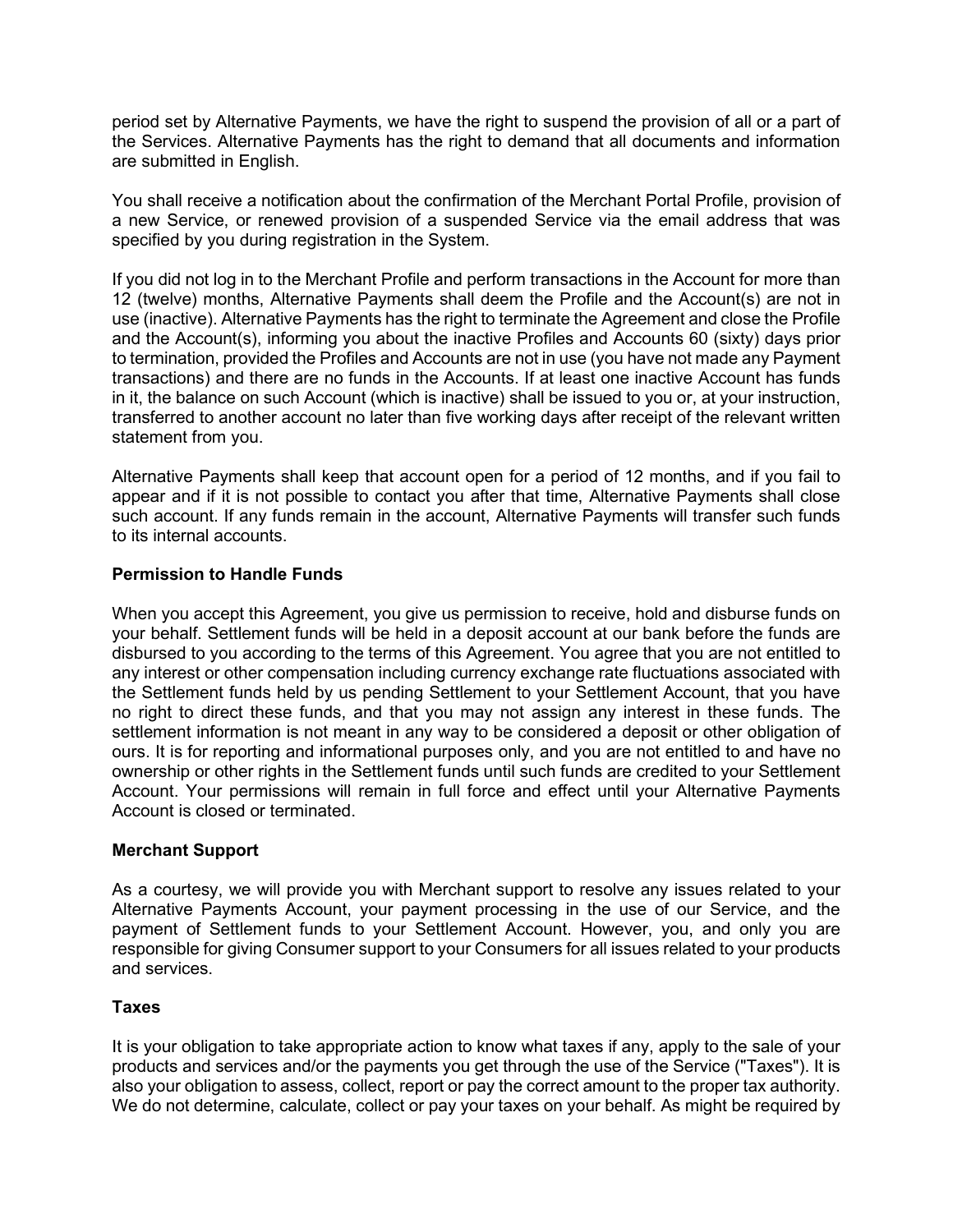law or competent authority you acknowledge that we may report to the relevant tax authority the total amount of the settlements you receive each calendar year.

### **Security and Preventing Fraud**

We are responsible for ensuring the security of the data that is in our possession and will take all commercially reasonable procedures to protect all data stored in our servers such as your personal information as well as your Consumers' data that is stored in our servers from unauthorized access and / or accidental loss or modification. On the other hand, we can't promise that unapproved outsiders will never have the capacity to outwit those measures or use such personal data for their purposes. You recognize that you give this personal data at your own risk. To know what information we collect, and how we use and protect it, please take a look at our [Privacy](https://alternativepayments.com/privacy-policy.html) Policy.

It is your responsibility to verify the identity of your Consumers and to determine their eligibility to purchase your products and services. We do not guarantee or assume any liability for transactions authorized and completed which may later be reversed or charged back. All reversed or charged back transactions are your responsibility, no matter the reason for the Reversal or Chargeback, or when it happened.

Alternative Payments may give or recommend fraud prevention security techniques and controls ("Security Controls"). These Security Controls may incorporate procedures or applications that are created by Alternative Payments or by other providers. It is your responsibility to review all Security Controls and choose the options that are suitable for your business or use Security Controls not provided by us. If you disable or neglect to properly use Security Controls you could be exposed to unauthorized transactions. Remember that you are responsible for the use of any lost or stolen information that is being used to buy products or services from your business.

You are completely responsible for the safety of your email passwords and all the other instruments used by you, as well as your login passwords. The Passwords are secret information, and you are responsible for its disclosure and for all operations performed after the Password used by you for a relevant Profile or another Payment Instrument is input. Alternative Payments recommends to memorize the Passwords and not to write them down or input to any instruments where they can be seen by other persons.

On the Alternative Payments website you can find recommendations what you can do to prevent future security risks.

You grant Alternative Payments the right to undertake the necessary measures, including but not limited to, submitting requests to third persons directly or via third parties in order to determine the yours identity and accuracy of other data submitted by you. You are responsible to protect and not to disclose any Passwords, created by you or provided to you under the present Agreement, or other personalized security features to third persons and not to allow other persons to use services under the name of you.

If you have not complied with this obligation and/or could, but has not prevented it and/or performed such actions on purpose or due to own negligence, you fully assume the losses and undertake to reimburse the losses of other persons incurred due to the yours indicated actions or failure to act.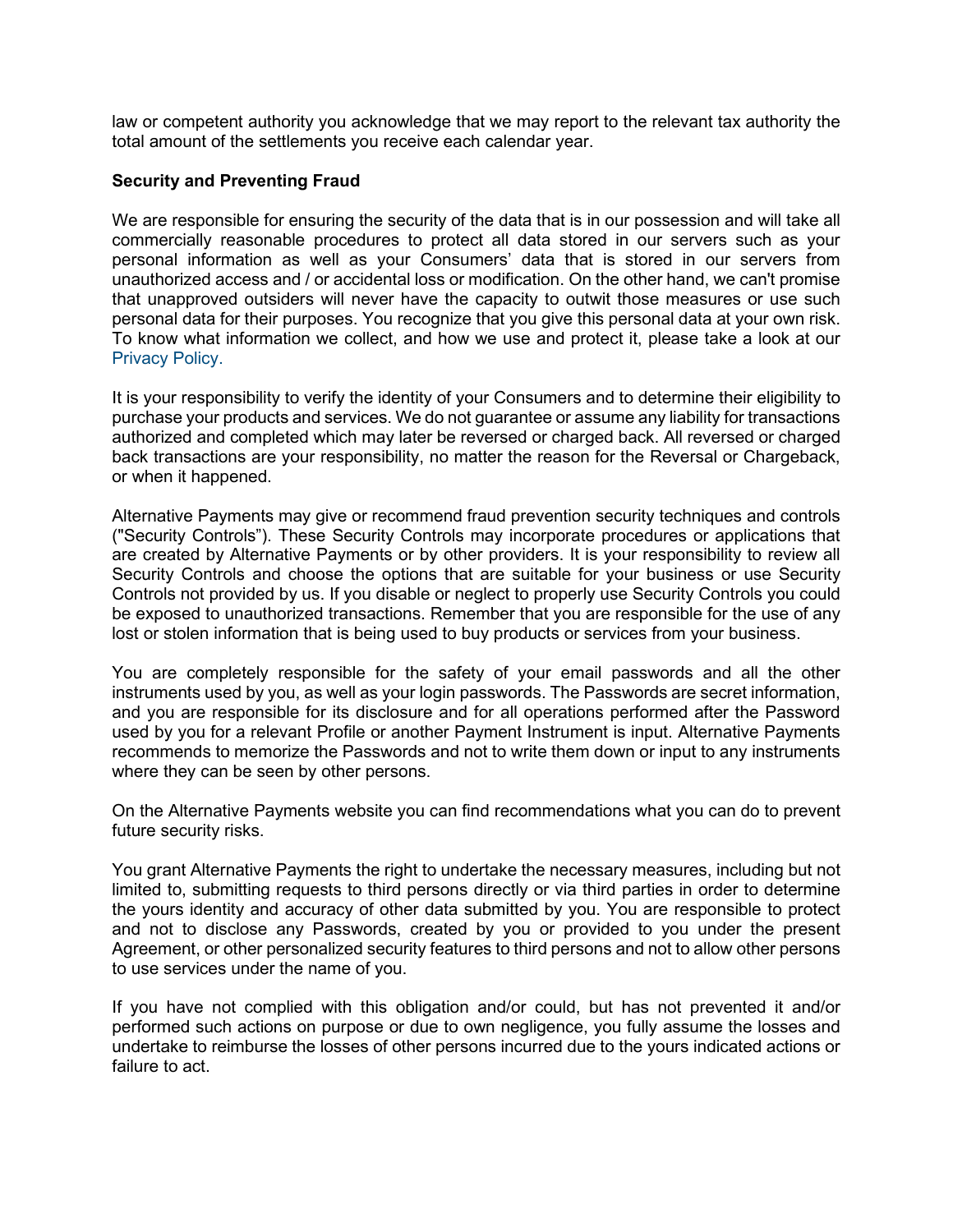In the event of loss of an Account Password or other Passwords by you or the Password(s) are disclosed not due to the yours fault or Alternative Payments, or in case a real threat has occurred or may occur to the yours Profile, you undertake to change the Passwords immediately or, if you do not have the possibility to do that, notify Alternative Payments thereof immediately by sending an e-mail and by making a phone call to the Alternative Payments at the same time. After Alternative Payments receives the notification from you, Alternative Payments shall immediately suspend access to the Profile and the provision of Alternative Payments services until a new password is provided or created for you.

As soon as you are aware of the loss, theft, misappropriation or fraudulent use of a payment instrument, you must immediately notify Alternative Payments. The notification shall be submitted to Alternative Payments through the Merchant Portal and by sending an e-mail or by making a phone call to the Alternative Payments at the same time.

If you notice any suspicious activity on your Account and think that third persons may have logged in to it for the using of the Services, you shall:

- immediately inform Alternative Payments thereof at any time and request to block your Account
- in order to continue to use the Account, you make the verification again. Only after the successful verification, you will be entitled to receive new Password / other additional account confirmation instruments on request.

You are liable for any losses caused by unauthorized Payment transaction if such losses incurred to you due to the yours not honest actions or acting intentionally or due to the gross negligence suffered from them acting in bad faith or intent, or due to gross negligence or not fulfilling one or more of the obligations set forth this Agreement and additional agreements signed between you and Alternative Payments. In case of possible fraud made by you, Alternative Payments informs about such suspicious the supervisory authority Bank of Lithuania in accordance with the rules of such notice prepared by supervisory authority Bank of Lithuania.

You are obligated to inform Alternative Payments in writing about the unauthorized or improperly executed Payment transactions, including the noticed mistakes, inaccuracies in the extract immediately from the acknowledgement of such circumstances and in any case not later than 13 (thirteen) months from the debit date.

If Payment transaction was not authorized you, Alternative Payments without undue delay, but no later than by the end of the next Business Day, returns the amount of the unauthorized Payment transaction to you and, where applicable, - restores the balance of the Account from which this amount was written down and which would have existed if the unauthorized Payment transaction had not been executed, unless Alternative Payments has reasonable suspicion of the fraud and informs about such suspicion the supervisory authority Bank of Lithuania in accordance with the rules of such notice prepared by supervisory authority Bank of Lithuania.

Alternative Payments is obligated to inform you about the suspected or executed fraud by other persons or the threats for the security of Services by sending a message to Merchant Portal and by choosing one additional option from the following – by e-mail, by telephone or other method which is safe and the most suitable to the particular situation at that time.

# **Privacy Issues**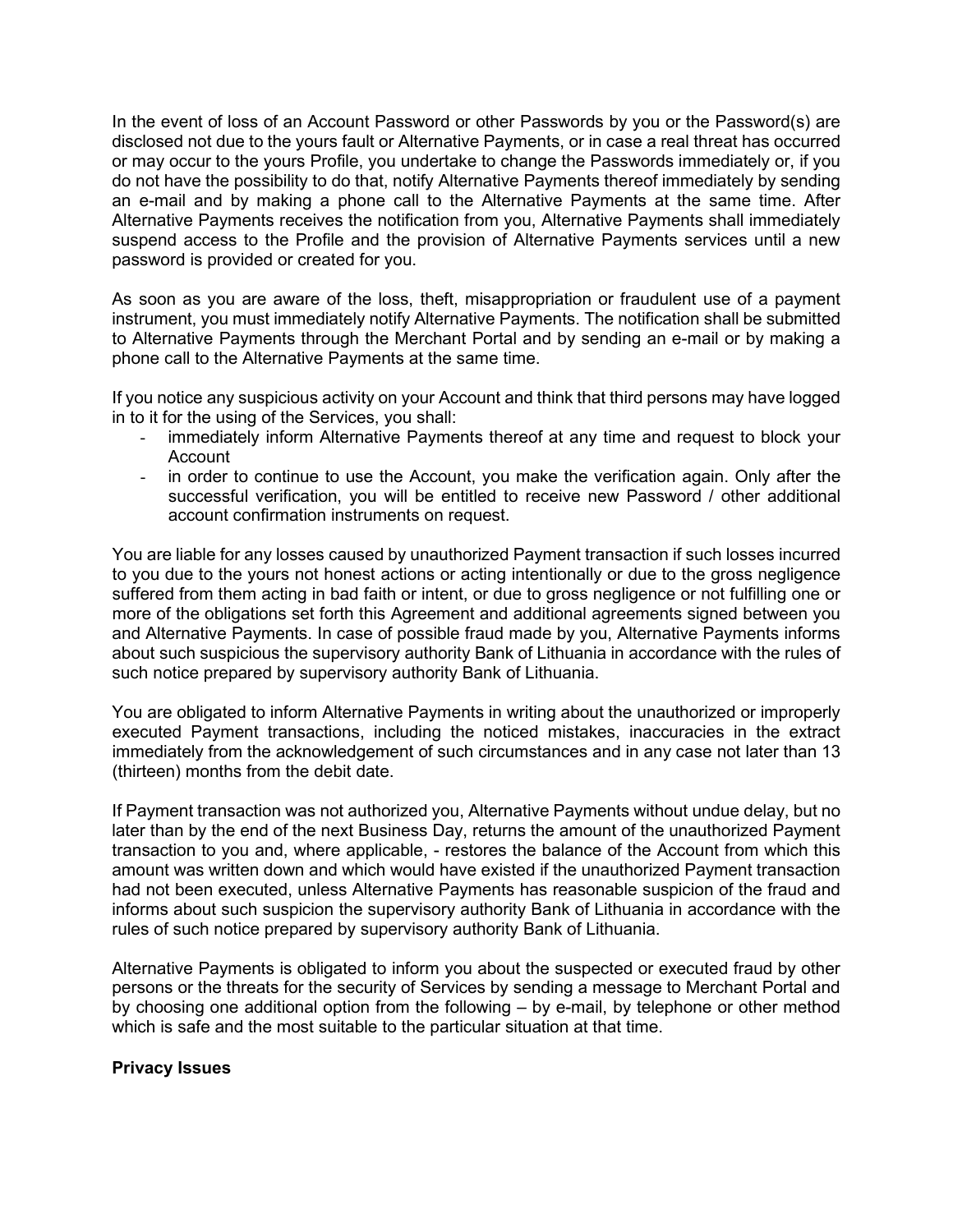We guarantee you that we are in compliance with all applicable privacy laws. You assure us that you are and will always be in compliance with all applicable privacy laws. You also assure us that you have all the necessary legal rights and permissions to disclose to us – or allow us to collect, use, keep, and disclose – any data that you provide to us or permit us to collect, including information that we may collect directly from your Consumers via cookies or other means. It is your responsibility to tell your Consumers that Alternative Payments is processing transactions on your behalf and obtaining data from these Consumers.

If you receive information about others through the use of the Service, you must keep this information confidential and may only use it in relation to the Service. You are not allowed to disclose or distribute any such information to a third party or use any such information for marketing purposes.

All privacy issues, explanations and details are described in our Privacy Policy which is provided to you before the registration process is finished. You will also be asked to agree to our Privacy Policy by ticking the relevant and separate checkbox next to the document.

# **Limited Use**

You have to obey all rules and regulations that apply to the use of the Service. You also agree that you will not, or allow any third party to (i) access or attempt to access Alternative Payments' systems, programs, or data that are not publicly available; (ii) copy, reproduce, republish, upload, post, transmit, resell, or distribute material from Alternative Payments; (iii) transfer any rights given to you under this Agreement; (iv) work around any of the technical limitations of the Service, use any tool to enable features or functionalities that are otherwise disabled in the Service; (v) perform or attempt to perform any actions that would interfere with the normal operation of the Service, prevent access to the Service by our other users, or impose an unreasonable or disproportionately large load on our infrastructure; or (vi) otherwise use the Service except as expressly allowed under this Agreement.

# **Unauthorized or Illegal Use**

We can refuse to authorize or settle any transaction you submit which we believe violates this Agreement or exposes you, other Alternative Payments System users, our Third Party Providers, or to harm Alternative Payments, including but not limited to fraud and other criminal acts. By signing this Agreement, you give us permission to share information with law enforcement about you, your transactions, or your Alternative Payments Account if we reasonably suspect that your use of Alternative Payments has been for an unauthorized, illegal, or criminal purpose.

# **Disclosures and Notices**

We may post disclosures and notices regarding the Service to you on your Merchant Portal and send them to the email address listed in your Merchant Portal. You agree that electronic disclosures and notices have the same meaning and effect as if we had provided you with a paper copy. We will consider those disclosures and notices as received by you within 24 hours of the time it is posted to your Merchant Portal or emailed to you.

# **Email Link Services**

We do not allow the use of e-mail link services with any of our payment options.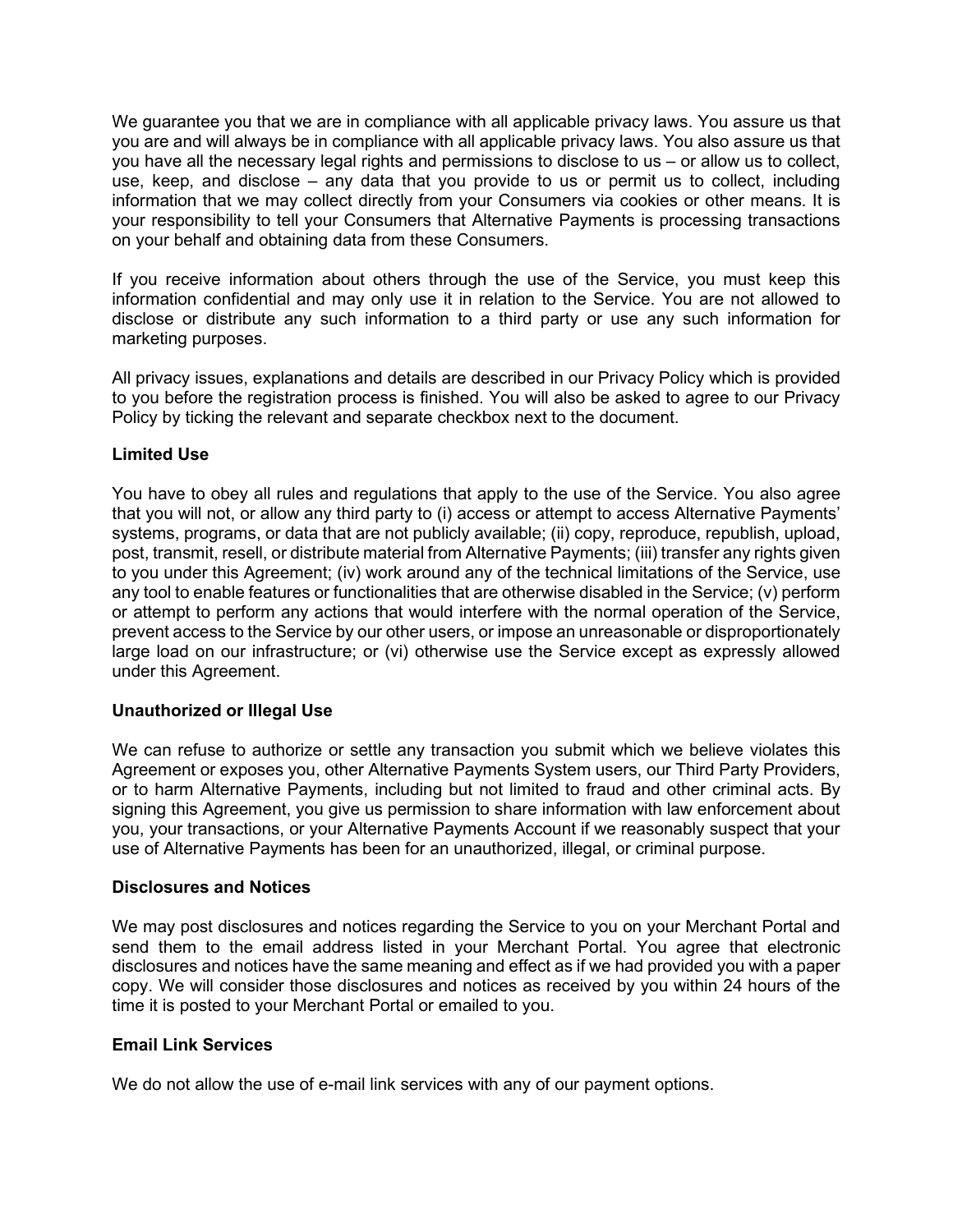### **Prohibited Businesses**

There are certain categories of businesses and business practices that we cannot accept for the Service ("Prohibited [Businesses"](https://www.alternativepayments.com/prohibitedbusinesses.html)). Alternative Payments Service cannot be provided to illegal business which is prohibited by law. Please find below our Prohibited Businesses List. By registering for Alternative Payments Account, you confirm that you will not use the Service to accept payments in connection with any categories listed on the Prohibited Businesses List. If you are not sure whether your business is a Prohibited Business, or have questions about how these requirements apply to you, please [contact](https://alternativepayments.com/contact.html) us.

### **Restricted Businesses**

There are certain categories of business and business practices that are accepted for the Service only upon separate approval ("Restricted [Businesses"](https://www.alternativepayments.com/prohibitedbusinesses.html)). It is within Alternative Payments' sole discretion which restricted business practice will be accepted for the Service. Please find below our Restricted Businesses List, if you are not sure whether your business is a Restricted Business, or have questions about how these requirements apply to you, please [contact](https://alternativepayments.com/contact.html) us. We reserve the right to refuse to accept businesses that are directly or indirectly connected to politically exposed persons.

### **Region & Country Refuse**

Not all world's regions and countries are eligible for the Service Registration. It is within Alternative Payments' sole discretion to decide which business organization is eligible for the Service Registration.

# **Section C: Transactions and Settlements**

#### **Transactions**

You will find all your processed transactions when you log in to your Merchant Portal. You agree to notify us within sixty (60) days in writing if you find any inaccuracy or error in the processed transaction data in your Merchant Portal. We will investigate any reported inaccuracy and attempt to rectify any errors that you or we discover. If we find that we owe you money as a result of such investigation we will transfer the funds to your Settlement Account when your next Settlement is due.

If you submit or cause us to process transactions erroneously, you agree to contact us immediately. We will investigate any reported errors and attempt to rectify any errors that you or we discover by crediting or debiting your Settlement Account accordingly. If you do not notify us of a processing error within thirty (30) days of when it first appears on your electronic transaction history we will take it to mean you have waived any right to amounts owed to you.

# **Payment Order**

Payment Orders for payments within the Alternative Payments System are executed immediately (up to a few minutes, unless the Payment Transaction is suspended due to cases set forth by legal acts and the present Agreement), regardless of business hours of Alternative Payments.

Alternative Payments has the right to record and store any Payment Orders submitted by any of the means agreed on with Alternative Payments, and to record and store information about all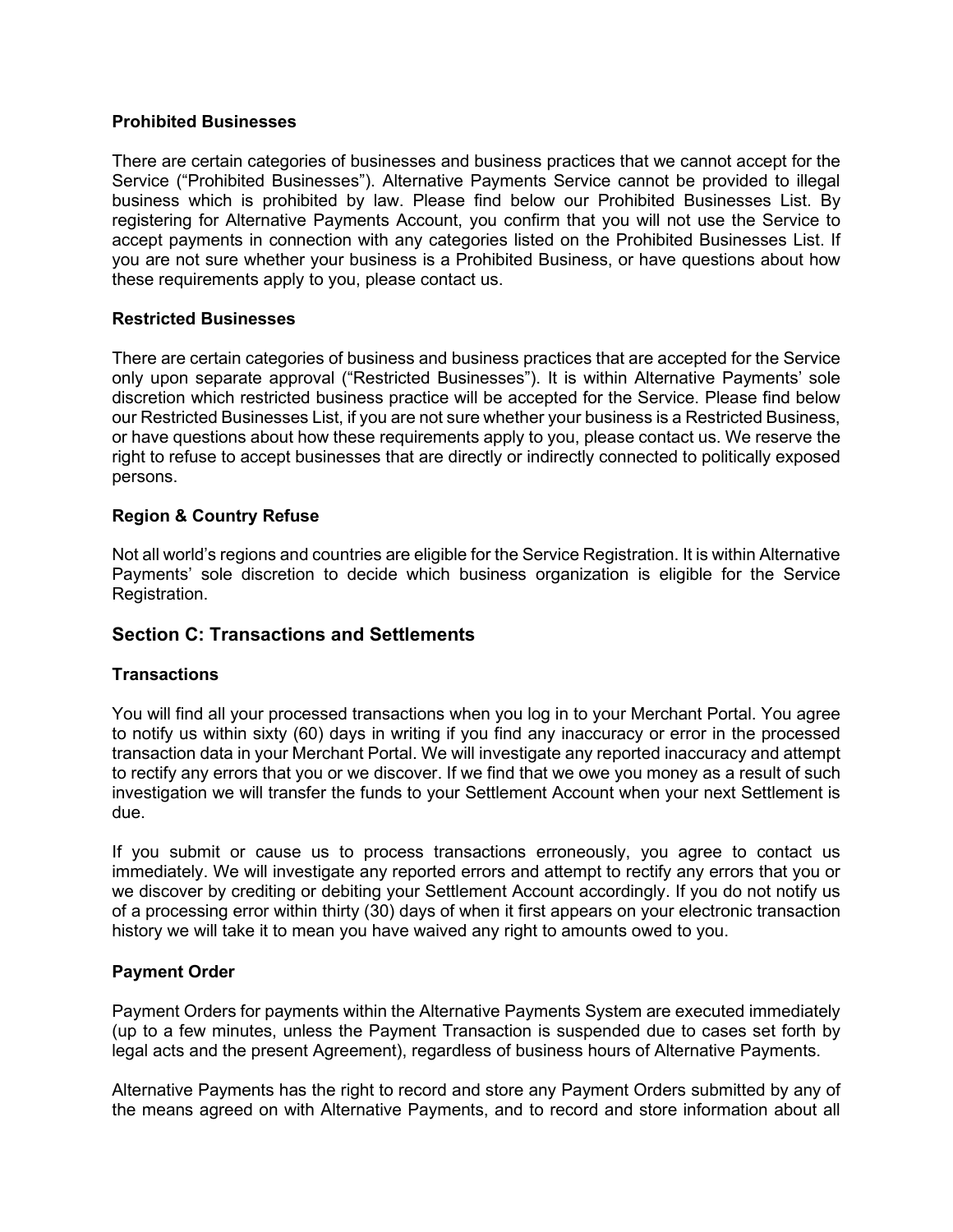Payment Transactions performed by you or according to your Payment Orders. Records mentioned in the present clause may be submitted by Alternative Payments to you and/or third persons who have the right to receive such data under the basis set forth in the legislation, as evidence confirming the submission of Payment Orders and/or executed Payment Transactions.

Alternative Payments has the right to refuse to execute a Payment Order in case of a reasonable doubt that the Payment Order has been submitted by you or to you, or that submitted documents are not in line with the requirements set forth by legislation and/or Alternative Payments, or Alternative Payments has reasonable doubt regarding the authenticity and veracity of documents. If Alternative Payments has reasonable suspicion that the Payment Order has been submitted not by you, to you or suspicion regarding the authenticity of the submitted documents, or other suspicion regarding the legitimacy or the content of the submitted Payment Order, Alternative Payments has the right to demand from you to additionally confirm the submitted Payment Order and/or submit documents confirming the rights of persons to manage the funds held on the Account or other documents indicated by Alternative Payments in a way acceptable to Alternative Payments at your expense. In cases mentioned in this clause, Alternative Payments acts with the aim to protect your legal interests, Alternative Payments, and/or other persons, thus, Alternative Payments does not undertake the responsibility for losses which may arise due to refusal to execute the submitted Payment Order.

Alternative Payments has the right to involve third parties to partially or fully execute the Payment Order, if yours interests and/or the essence of the Payment Order require so. In cases where the Payment Order requires sending and executing the Payment Order further through another financial institution, but this institution suspends the Payment Order, Alternative Payments is not responsible for such actions of the financial institution, but makes attempts to find out the reasons for the suspension of the Payment Order. Alternative Payments has the right to suspend and/or terminate the execution of the Payment Order, if required by law or in case it is necessary for other reasons beyond the control of Alternative Payments. In case Alternative Payments refuses to execute a Payment Order submitted by you, Alternative Payments shall immediately notify you thereof, or create the necessary conditions for you to get acquainted with such a notification, except when such notification is technically impossible or forbidden by legal acts. Alternative Payments shall not accept and execute Payment Orders to perform operations on the Account if funds on the Account are arrested.

In case where you are the Payer, the Payment Order is considered received by the Alternative Payments on the day of its reception, or, if the moment of reception of the Payment Order is not the Business Day of the Alternative Payments, the Payment Order is considered received on the next Business Day of the Alternative Payments.

The Payment Order that was received by Alternative Payments on the Business Day of the Alternative Payments, but not on business hours set by the Alternative Payments, is considered received on the next business day of the Alternative Payments.

If you are initiating a Payment Order and the Alternative Payments agrees that execution of the Payment Order shall start on a specific day or at the end of a certain period or on the day on which the Payer has put funds at the Alternative Payment's disposal, the time of receipt is deemed to be the agreed day. If the agreed day is not a Business Day for the Alternative Payments, the Payment Order received shall be deemed to have been received on the following Business Day.

When the Payment transaction shall be executed in euro in the Republic of Lithuania or other Member States and you are the Payer, the Alternative Payments ensures that the amount of the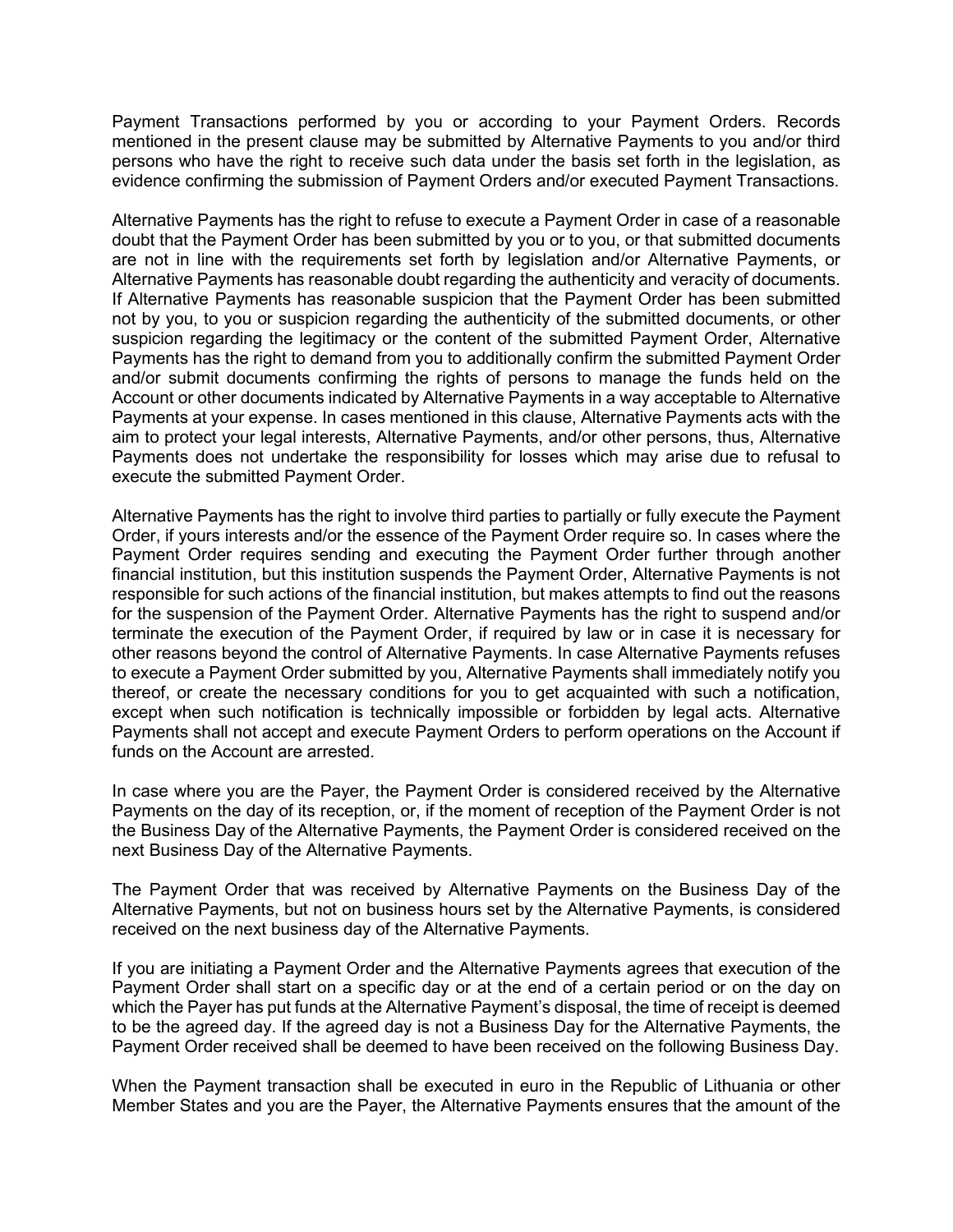Payment transaction is credited to the account of the Payment Service Provider of the Payee until the end of the nearest business day, except the exceptions foreseen in the clause below.

Where payment transfers in the Republic of Lithuania are made in euro, the Payer's Payment Service Provider shall ensure that after the Payment Order is received, the amount of the Payment transaction is credited to the Payee's Payment Service Provider's account on the same Business day, if the Payment Order is received on that business day by 12 noon. If the Payment Order is received after 12 noon, the Payer's Payment Service Provider shall ensure that the amount of the Payment transaction is credited to the Payee's Payment Service Provider account no later than the following Business day. You agree that the Payment Order shall be executed on specific day or at the end of certain period or at the day when the Payer provides amount to its Payment Service Provider. In such case the Payment Service Provider of the Payer shall ensure that the amount of the Payment transaction is credited to the Payee's Payment Service Provider's account on the day of the execution of the Payment Order, and on the next Business day when the Payment Order is not executed by the Payment Service Provider.

When the Payment transaction shall be executed in the currencies of non-euro area Member States in the Republic of Lithuania and to other Member States and you are the Payer, the Alternative Payments ensures that the amount of the Payment transaction is credited to the account of the Payment Service Provider of the Payee until the end of the nearest Business day but not later than within 4 (four) Business days after receipt of the Payment Order by the Alternative Payments.

This Agreement or other documents (e.g., requests, applications, questionnaires) may establish a maximum spending limits for Payment transactions.

### **Unique Identifier, Provision and Cancellation of the Consent, Cancellation of the Payment Order**

The Payment Transaction is considered authorized only if consent is provided. Consent can be provided in the manner determined by Alternative Payments. Consent is confirmed by electronic signature, password, codes, and/or other identity verification means. The Consent is submitted prior to the execution of the Payment Transaction. In the case of a direct debit, the Consent must be given to Alternative Payments and in the cases established by Alternative Payments such Consent may be given to the Payee or to the Payee's payment service provider.

The Payment Order cannot be canceled after Alternative Payments has received it, except for the cases described in the Agreement.

Unique Identifier shall be provided in order for a Payment Order to be properly initiated or executed. Alternative Payments shall credit the funds to and debit them from the Account according to the Unique Identifier specified in the Payment Order.

In case that incorrect data are provided (unique identifiers) to Alternative Payments, and the Payment Order is executed according to the provided data (e.g. the Consumer indicates a wrong account number), it shall be considered that Alternative Payments has fulfilled its obligations properly and shall not repay the transferred amount. Alternative Payments commits to take all necessary actions to track the payment transaction and will seek to return the funds of the payment transaction, however, in the event of failure to do so, you shall directly contact the person who has received the transfer, on the issue of returning the money.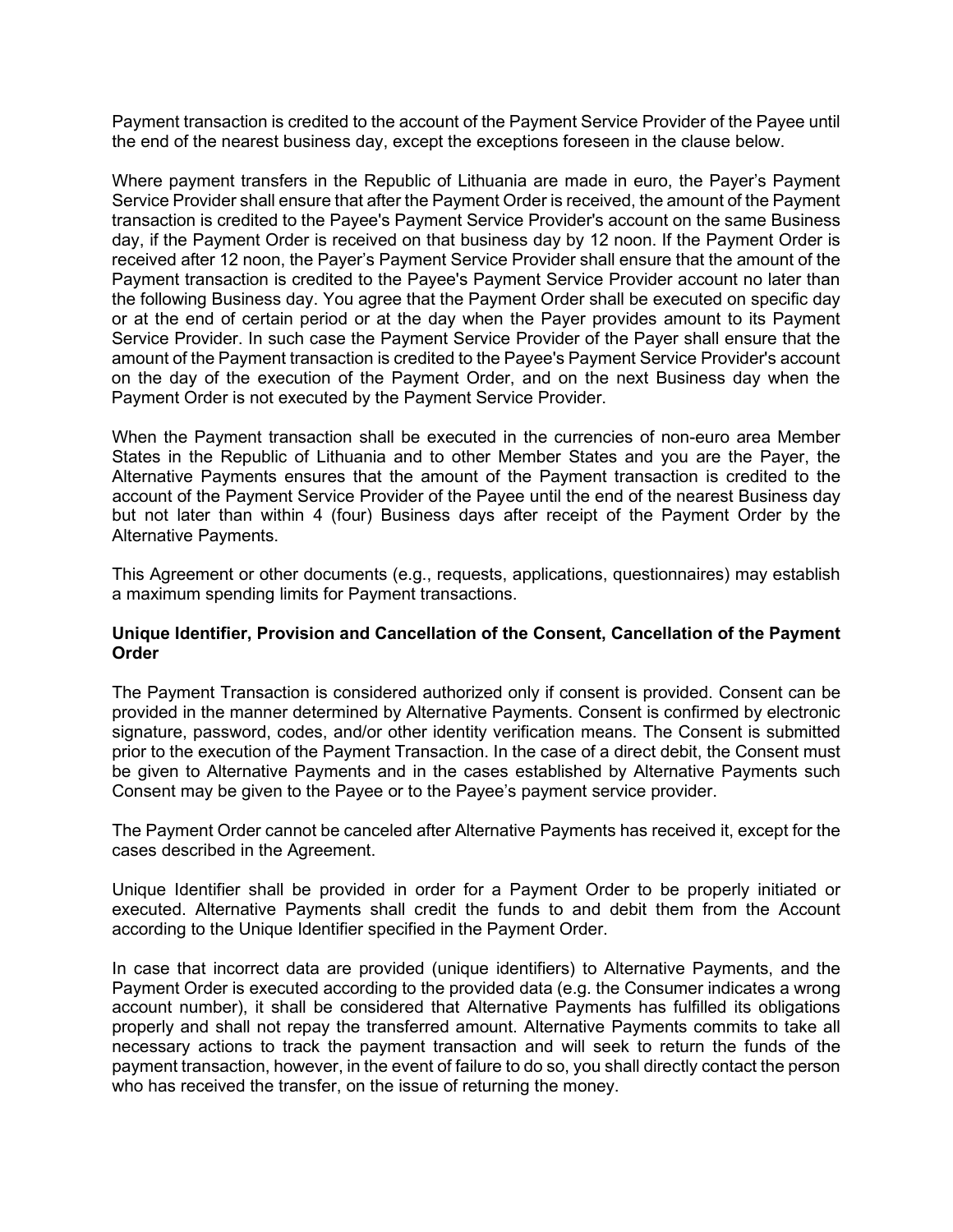You are obligated to provide detailed and precise information to the Consumer, so that the Payment Order for the Payment Transaction in all cases complies with the instructions in the Merchant Portal and is valid at the moment of transfer. When Alternative Payments receives a Payment Order but the funds cannot be credited due to errors in the Payment Order or insufficiency of information, and neither the Consumer nor you have contacted Alternative Payments for specification of the Payment Order or return of the funds, Alternative Payments undertakes all possible measures to track the Payment Transaction in order to receive accurate information and execute the Payment Order.

You are informed and agreed that the Alternative Payments has the right to request additional and/or other mandatory information (for example amount and currency, Payee's name, surname/name of the legal entity/code of the payment) which must be submitted to the Alternative Payments in order execute properly the Payment Order.

In case you initiate the Payment Order by identifying a Unique Identifier, such Payment Order shall be deemed to be executed properly, if it was executed according to the specified Unique Identifier. Alternative Payments has the right, but it is not obliged to check whether the Unique Identifier presented in the Payment Order corresponds to the account holder's name and surname (name).

Alternative Payments has the right to block your Account (to stop the execution of the Payment Transaction at all or partly) and/or the Payment Instrument if such instrument has been given to you in such cases as follows:

- in case of the objectively justified reasons related to the security of the funds and/or the payment instrument in the Account, the alleged unauthorized or fraudulent use of the funds and/or the Payment instrument in the Account
- in case if you do not follow with the terms of the present Agreement
- in case if Alternative Payments has the reasonable suspicions that funds in the Account may be used by the other persons for the unlawful actions, including but not limited to the commission of criminal activities
- in case of other basis set forth by applicable laws of the Republic of Lithuania and/or the cases indicated in the additional agreements signed between you and Alternative Payments.

If the Unique Identifier is presented to Alternative Payments with the Account to be credited or debited from the Account, the Payment Order is deemed to be executed properly if it was executed according to the specified Unique Identifier. If Alternative Payments carries out the said inspection (for example, due to the prevention of money laundering risk) and find out clear mismatch between the Unique Identifier submitted to Alternative Payments and the account holder's name, Alternative Payments shall have the right not to execute such Payment Order.

If you (Payer) initiate properly the Payment Order and the Payment transaction is not executed or executed improperly, Alternative Payments, at your request, shall immediately and without charge take measures to trace the Payment transaction and to inform you about results of the search.

# **Sending Notifications**

You confirm that you agree that Alternative Payments notifications will be provided to you by placing them on the Merchant Portal and additionally by sending an e-mail or by making a phone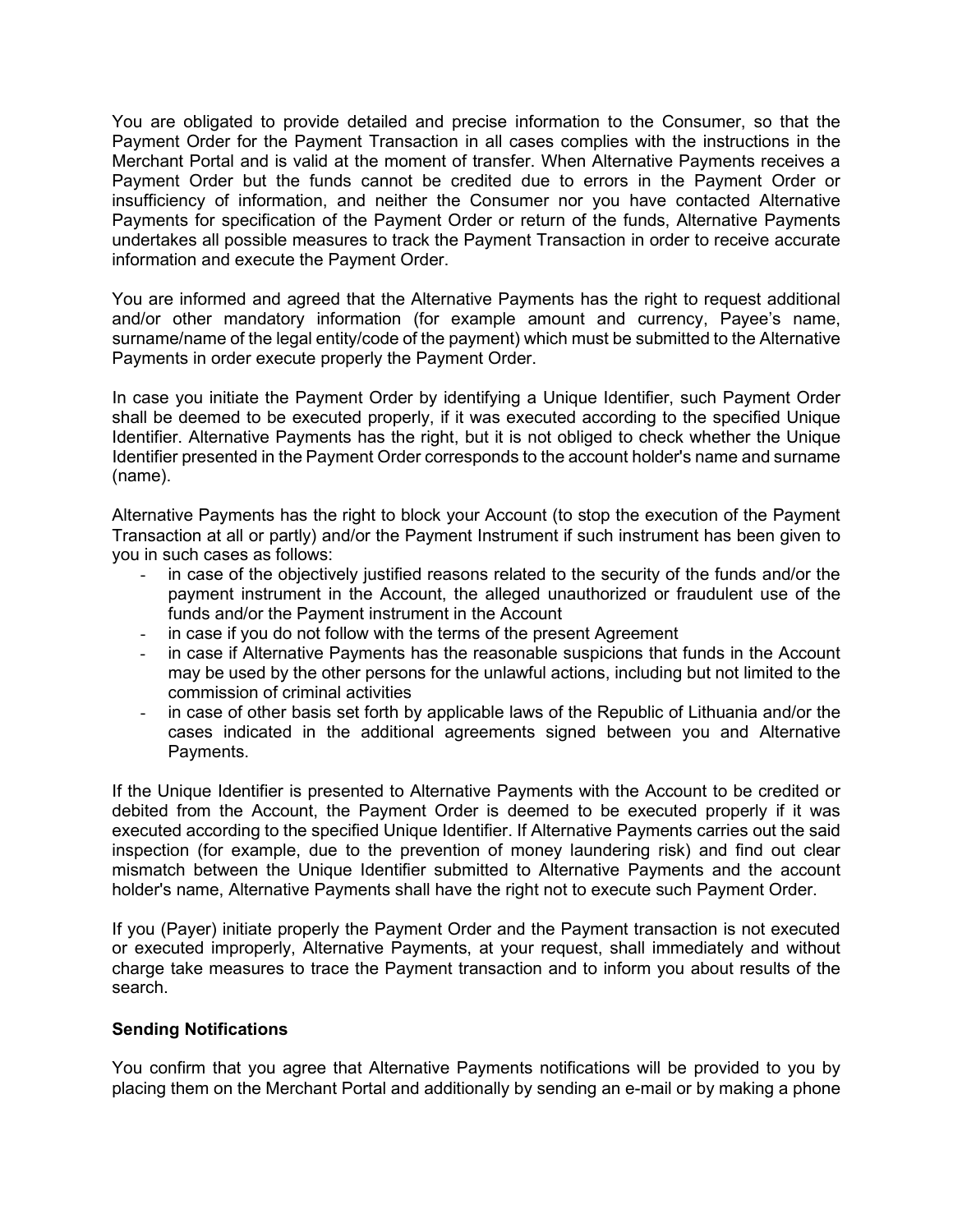call at the same time, which was indicated by you at the time of registration in the Merchant Portal. You acknowledge that Alternative Payments notifications, shall be deemed as properly provided.

You shall be informed about amendments to the Agreement 60 (sixty) days in advance.

Non-essential amendments of the Agreement are style and grammar corrections, paraphrasing and moving a sentence, a clause or an article of the Agreement for the sake of better understanding; provision of examples for articles and other changes which do not reduce or limit the rights of you and do not increase the liability or aggravate their situation.

You undertake to publish on your Profile and, in case of amendments, immediately update the contact data (telephone number, email address, and post address), which Alternative Payments could use to urgently contact you. In case you do not update the contact data on your Profile, all consequences due to the failure of Alternative Payments to submit notifications to you shall fall on you.

In order to protect your money from possible illegal actions of third persons, you shall also immediately inform Alternative Payments about theft or other loss of the personal identity document by making a phone call, sending an e-mail to Alternative Payments or in another way.

Alternative Payments may change the solution for technical integration of services without constraint and at any time. Notification about any changes which require corrections in the software shall be sent at least 90 (ninety) days in advance. Changes, required from your side, shall be made at your expense.

You and Alternative Payments shall immediately inform each other about any circumstances significant for the execution of the Agreement. You shall submit documents substantiating such circumstances (e.g. changes in the name, address, email address, phone number, and other contact data; changes of your's authorized to manage funds on the Account; changes in signatures; initiation and opening of restructuring or bankruptcy proceedings against you; liquidation, reorganization, or restructuring, etc.), regardless of whether this information has already been transferred to public registers or not.

#### **Settlements**

All transactions are processed in the currency of the payment method, but where appropriate, following the transaction, we may convert the transaction currency into USD or EUR. You recognize and agree that we won't be liable for any fluctuations in exchange rates or conversion errors by Third Party Providers we use for currency conversion. The exchange rate will be the rate at the time your Settlement has been generated.

We will settle funds from your transactions less our Fees to your settlement bank account ("Settlement Account") which you provided in your Merchant Portal at the time of registration for your Alternative Payments Account. We will provide you with an Invoice for our Fees. You are responsible for the accuracy and correctness of the information regarding your Settlement Account. Funds for any given transaction will not be settled to your Settlement Account until we have received such funds. You will find the actual date of the Settlement funds transfer initiation to your Settlement Account in your Merchant Portal.

We reserve the right to change the Settlement funds transfer initiation date or suspend transferring of Settlement funds to your Settlement Account if we find it necessary to do so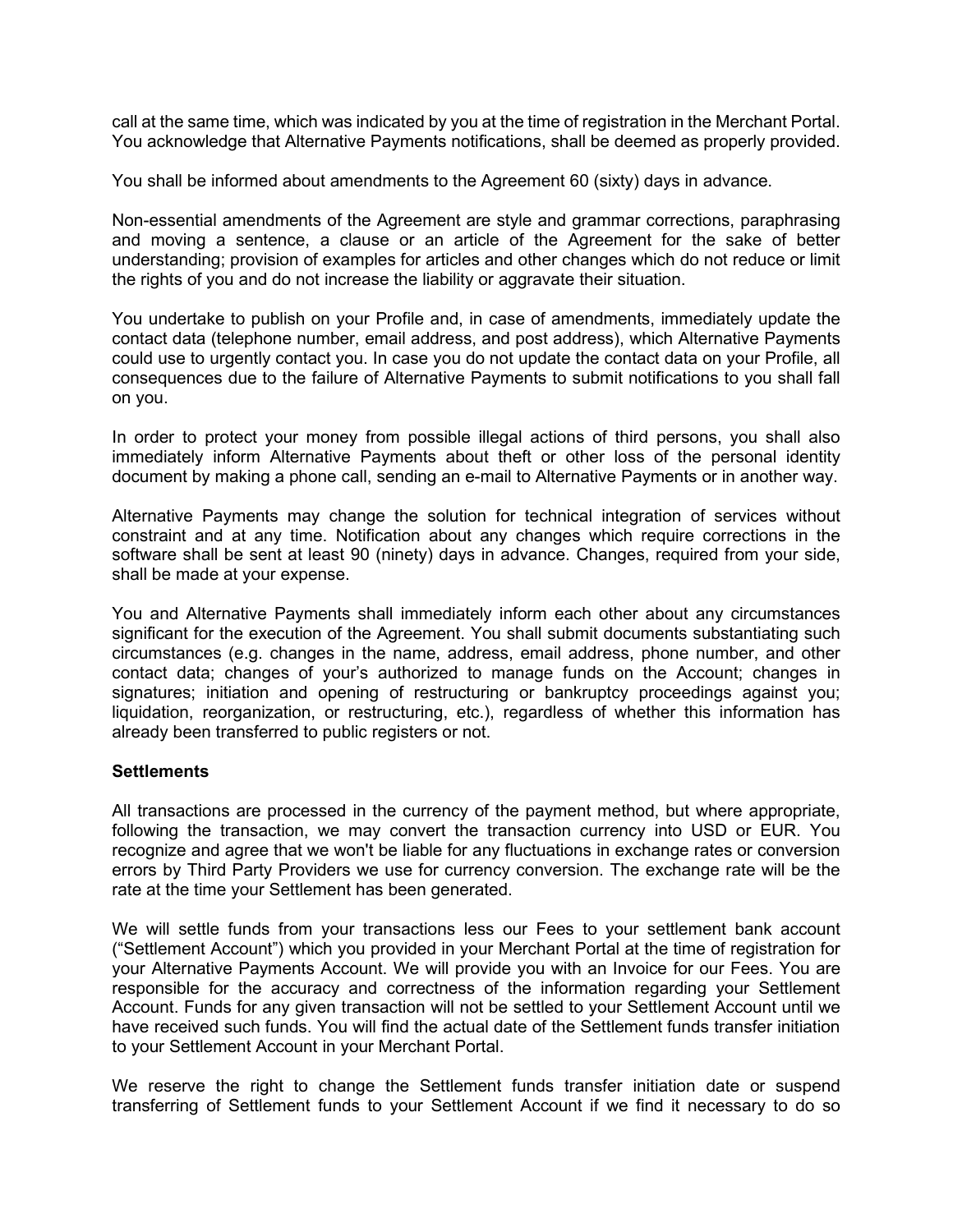because of pending disputes, excessive or anticipated excessive chargebacks or refunds, or other suspicious activity associated with your use of the Service, or if required by law or court order.

After each initiated Settlement funds transfer to your Settlement Account, we will update the information in your Merchant Portal to reflect the Settlement that was processed. All processed transactions that are settled with the Service will be available to you when you log in to your Merchant Portal. Except as required by law, it is your responsibility to compile and retain permanent records of all transactions and other data associated with your Alternative Payments Account and your use of the Service. Alternative Payments is not responsible for maintaining a transaction history or other records to fulfill your record retention obligations.

### **Non-payment of Remittance**

We will not be liable for any remittance that is unpaid due to transactions that are ineligible, fraudulent, illegal, or that violate the rules of applicable laws; transactions the Consumer claims to have been performed without their consent; or transactions in which the Consumer disputes any liability because the merchandise or services were not received or were returned, rejected, defective, or because you failed to perform your obligations in connection with such merchandise or services.

### **Multi-Currency Processing and Settlements**

We may offer you the option to receive Settlement funds in your Settlement Account in a currency different from the one in which you accepted payments from your Consumer ("Multi-Currency Processing"). To use this service, you must provide us with a bank account for each currency for which you request the settlement, based on the list of available settlement currencies located in your Merchant Portal. We may add or remove currencies from the list of available settlement currencies at any time. If you use Multi-Currency Processing, we will identify at the time of the transaction creation (for example, through our API response), the conversion rate that will apply to the transaction currency conversion. You agree that we will not be liable for any currency fluctuations. If there is a transaction reversal, the conversion rate that will apply will be the rate in effect at the time of the transaction reversal. You may also change the Settlement Account information or other settings associated with your use of Multi-Currency Processing, but any such changes will only affect subsequent transactions.

Foreign currency exchange rates are provided to you before the Payment Order is placed. Currency exchange is based on the exchange rate of Alternative Payments, which is valid at the moment of conversion and is constantly updated and published on the Merchant Portal.

Alternative Payments applies the changed basic exchange rate of currency immediately without a separate notice. Alternative Payments informs you about such changes in a manner described in this Agreement.

In case the currency of a Payment Order to execute the Payment transaction is different from the currency in which the Account is debited, the conversion of such currencies shall be performed in accordance with the procedure established by Alternative Payments published on the Merchant Portal.

# **Chargebacks**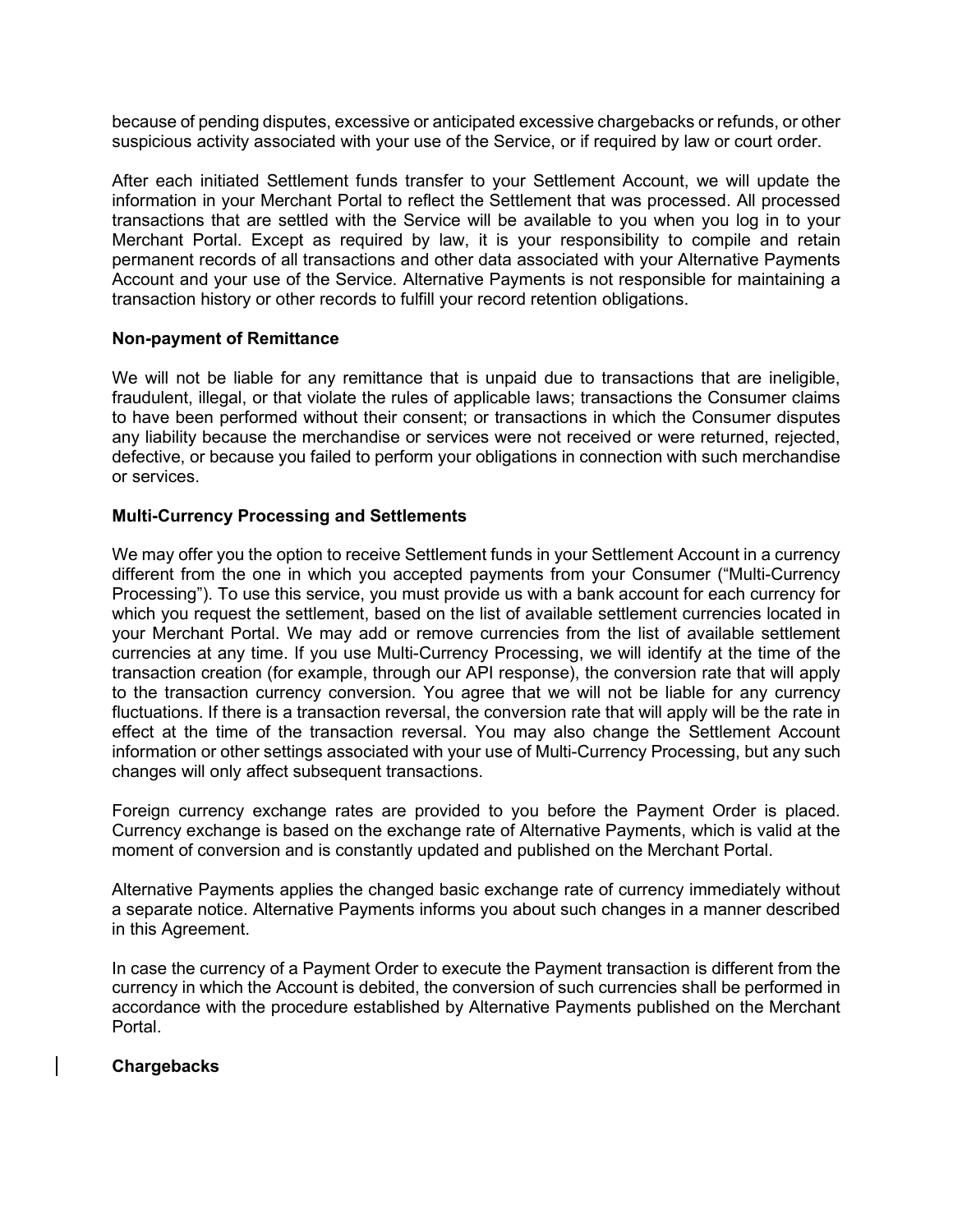A Chargeback is typically caused when a Consumer disputes a charge that appears on their bank account statement bill. A Chargeback may result in the reversal of a transaction, which consists of the original transaction amount plus any applicable Chargeback associated fees. You can be assessed Chargebacks for (i) Consumer disputes, or (ii) unauthorized or improperly authorized transactions, or (iii) transactions that do not comply with the terms of this Agreement or are allegedly unlawful or suspicious.

When a Chargeback is issued, you are immediately liable to Alternative Payments for the full amount of payment of the Chargeback plus any associated fees, fines, expenses or penalties. You agree that Alternative Payments may recover these amounts by debiting your Settlement Account associated with your Alternative Payments Account, debiting your Reserve, or setting off any amounts owed to you by us thru your Merchant Portal. If we are unable to recover funds related to a Chargeback for which you are liable, you are required to pay us the full amount of the Chargeback plus any incurred fees immediately upon demand. You agree to pay all costs and expenses, including without limitation attorney fees and other legal expenses, incurred by or on behalf of us in connection with the collection of any unpaid Chargebacks unpaid by you.

Further, if we believe that a Chargeback is likely to occur with any transaction, we may withhold the amount of the potential Chargeback from the Settlement funds which are otherwise due to you under this Agreement until such time that: (a) a Chargeback is actually assessed, in which case we will retain the funds; (b) the period of time under applicable law or regulation by which the Consumer may dispute the transaction; or (c) we determine that a Chargeback on the transaction will not occur.

We reserve the right to start a recovery process for all Chargebacks on your behalf. Once we recover a Chargeback successfully it will be credited to your Settlement Account, less our recovery service fees. You have the choice to opt out of this service via your Merchant Portal.

It may arise that Alternative Payments determines that you are incurring excessive Chargebacks. Excessive Chargebacks may result in additional fees, penalties, or fines. Excessive Chargebacks may also result in (a) additional controls and restrictions to your use of the Service, including without limitation, (i) changes to the terms of your Reserve, (ii) increases to your applicable fees, or (iii) delays in your Settlement; (iv) modification of your allowed product offerings or (b) possible suspension or termination of your Alternative Payments Account and access to the Service.

#### **Reserve**

We retain the right to withhold a percentage of the gross transaction amount (the "Reserve") on all services rendered for security against future Reversals, as stated in the Fee schedule.

The Reserve will be held according to the schedule stated in the Fee Schedule. You acknowledge and give us permission to deduct the amount for any type of the Reversal from the Reserve held under this Agreement. You remain responsible for the payment of any Reversal, fees, fines, penalties or any other cost that exceed your Reserve amount.

Notwithstanding the foregoing, we retain the right to place a hold on the entire Reserve funds accumulated until (i) all Reversals have cleared our system or, (ii) the allotted time for Chargebacks or other Reversals in our sole discretion has expired or, (iii) we have completed all necessary Refunds, Chargebacks, deductions or other Reversals and/or (iv) we receive the applicable fee for the gross transaction amount as described in the Fee Schedule.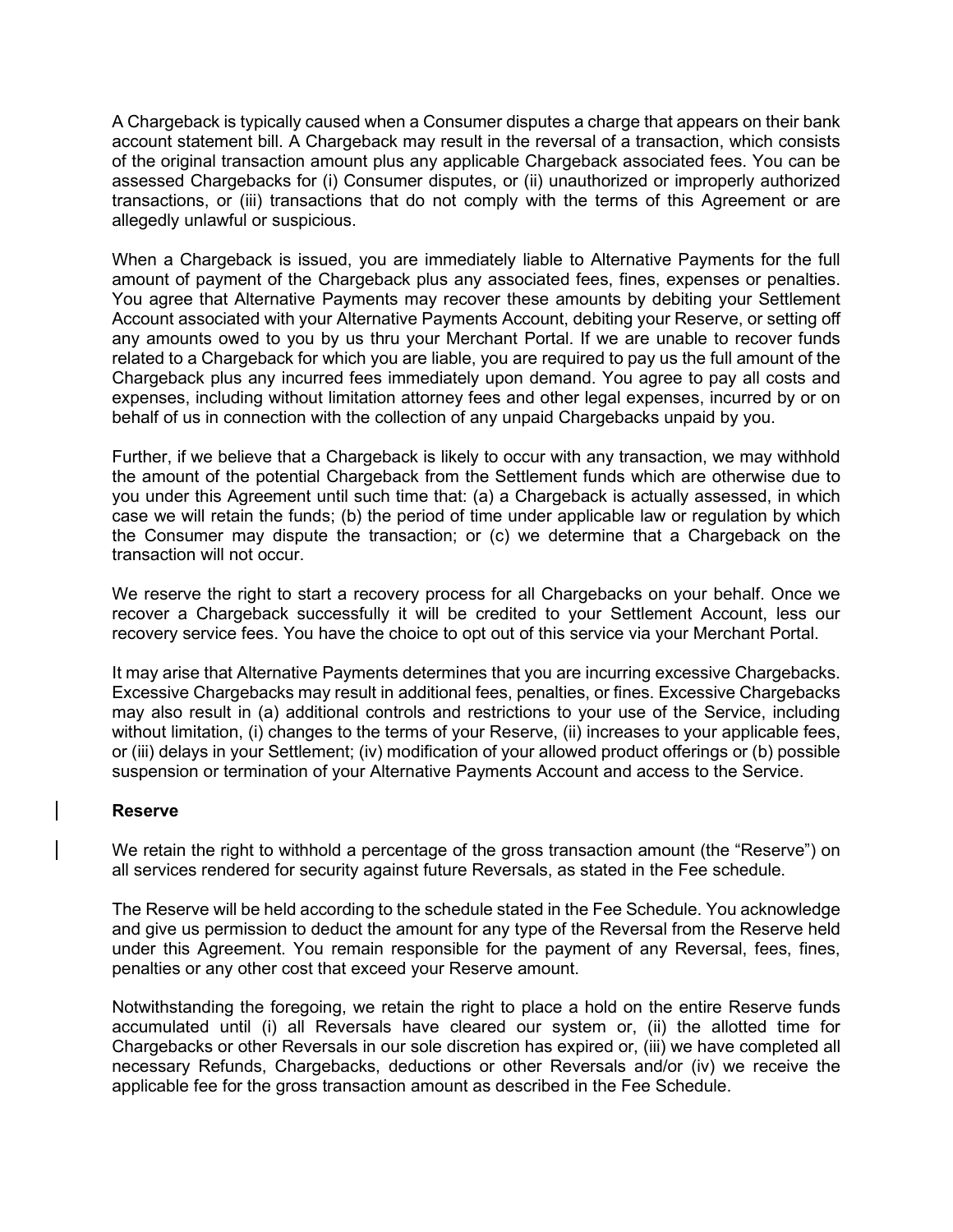We retain the right to increase the Reserve, in order to cover any potential Reversals.

You agree and give Alternative Payments permission to increase the Reserve in the event that your accumulated Reserve funds are insufficient and therefore prevents you to cover any Reversals or any amounts due to Alternative Payments before, during and/or after the termination of this Agreement. Alternative Payments retains the right to also increase the Reserve percentage by withholding a portion of the Settlement funds.

You grant Alternative Payments a lien and security interest in the Reserve, all payment transactions (including future transactions), all Settlement amount and any rights to receive funds under this Agreement, and all deposits and other property of yours, possessed or maintained by us on your behalf. You will execute, deliver, and pay the fees for any documents we request to create, perfect, maintain and enforce this security interest.

#### **Our Fees**

For providing the Service described in this Agreement you agree to pay the fees ("Fees") we assess for your Alternative Payments Account. The Fees will be calculated according to the Fee Schedule incorporated into this Agreement by reference. We reserve the right to revise our Fees at any time, with a sixty (60) day notice period to you.

Unless otherwise indicated, fees are quoted in Euro.

You acknowledge that you are also responsible for any penalties or fines imposed on Alternative Payments or directly to you by Third Party Providers or financial authorities as a result of your activities.

Depending on the complexity of a provided service and/or your risk level, Alternative Payments has the right to set individual fee for you, which differs from the standard fee applied by Alternative Payments. Such fees shall be applied to you as of the day the Account is opened (or from the first enhanced merchant verification) or within 60 (sixty) days from the day you are informed about the application of individual fees. If you disagree with the applied fees, you have the right to terminate the Agreement till the day the fees comes into force.

You confirm that you have carefully studied the Fee Schedule that are applied and relevant to you.

Alternative Payments has the right to deduct Fee from the Account where the Payment Transaction has been performed or from any other Alternative Payments Account opened by you. Fee shall be paid in the currency indicated in the Agreement, the Fee Schedule, or on the websites referenced in the present Agreement.

You undertake to ensure a sufficient amount of money in your account to pay or deduct the Fee. If the amount of funds in the indicated currency is insufficient to cover the Fee, Alternative Payments has the right, but not the obligation, to deduct the Fee from funds held in the Account in another currency, converting the currency into the necessary one in accordance with the currency exchange rate applied by Alternative Payments. The standard Alternative Payments currency exchange rate is published [here.](https://www.paysera.com/v2/en/fees/currency-conversion-calculator) If there is money in several different currencies, Alternative Payments may exchange it to the payable currency by the alphabetical order of the international abbreviations of the currencies.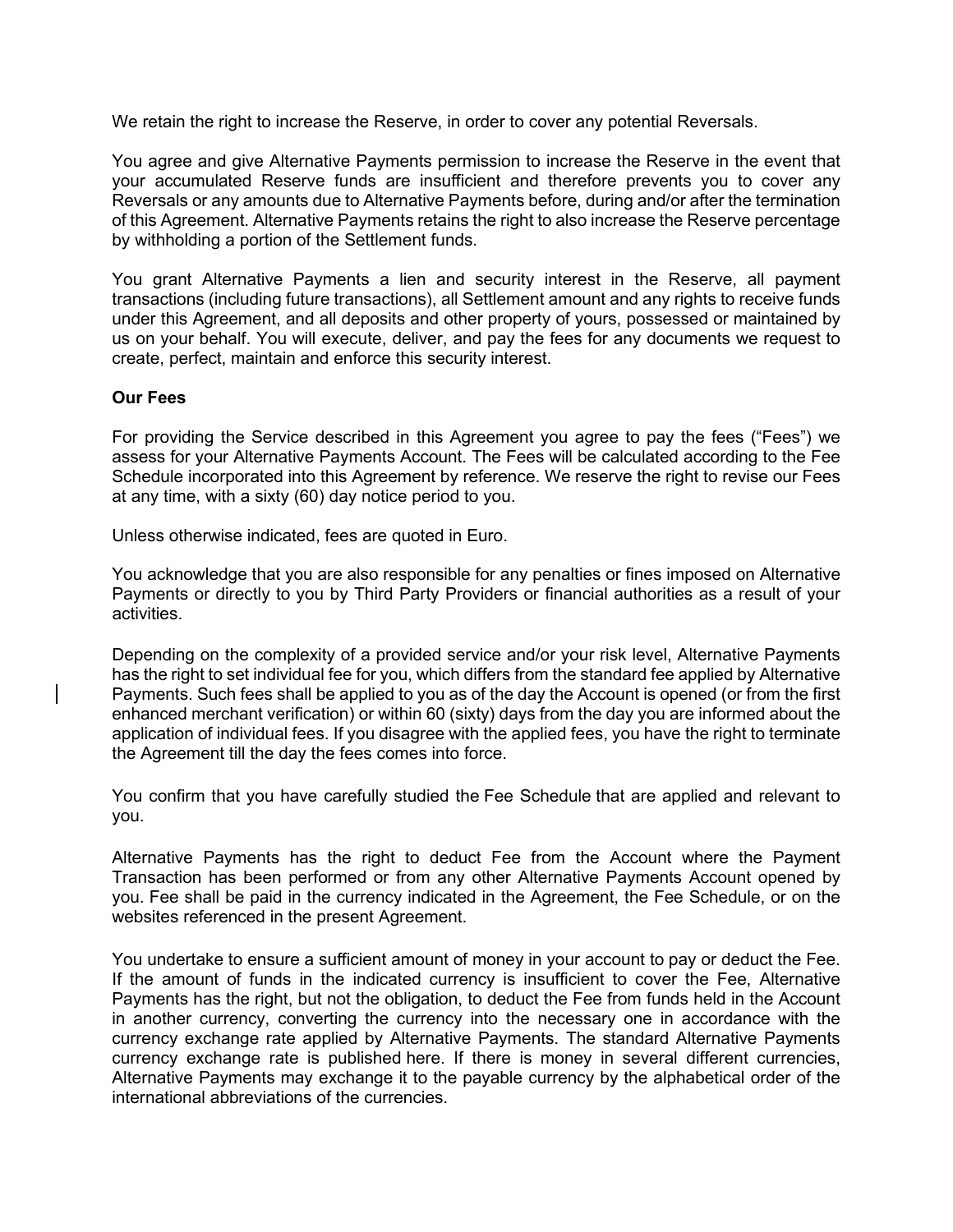Where the Alternative Payments has no possibility to deduct any Fee for the provided Services from the balance of your Account, the Alternative Payments shall issue the separate invoice for the amount owed. Invoices are payable within 10 (ten) days of the date of the invoice. In case of overdue payments, the Alternative Payments reserves the right to charge default interest in the amount of 0,02% and/or terminate this Agreement with immediate effect by giving written notice to you.

In case during the performance of the Payment transaction there are not enough funds for execution of Payment transaction and payment of Fee in your Account, Alternative Payments shall have the right to refuse to execute the Payment transaction.

# **Your Liabilities**

All Reversals, Chargebacks, Fines, Fees, Penalties and any other liabilities relating to your use of the Service and your breach of this Agreement are your responsibility. You are responsible for any illegal or fraudulent transactions related to your business, and for selecting and implementing security controls that are appropriate for your business. You agree to reimburse your Consumers, Alternative Payments and any other related person or entity for any such liabilities.

You understand that we do not establish or control the amounts charged for any Reversals passed on by Third Party Providers and that the amount of any Reversal is subject to the final outcome as determined by the Third Party Providers.

# **Our Collection Rights**

We may collect any funds you owe us under this Agreement to the extent permitted by law and by subtracting the amount you owe us from your Reserve or from your Settlement funds. Fees will be assessed at the time a transaction is processed and will be first deducted from the funds received for such transactions. If the Settlement funds or Reserve are not sufficient to meet your obligations to us, we may charge or debit the Settlement Account or credit card which is registered in your Alternative Payments Account for any amounts owed to us. We will consider it a breach of this Agreement if you fail to fully pay on demand the amounts that you owe us. You will be liable for our costs associated with the collection in addition to the amount owed, including without limitation attorney fees and expenses, costs of any arbitration or court proceeding, collection agency fees, and any applicable interest.

# **Shipping, Refunds, and Claims**

Your website must contain all of the following information to be accepted and compliant with our standards use the Service:

- complete description of the goods or services offered
- merchandise refund policy
- Consumer service contact, including electronic e-mail address and/or telephone number
- transaction currency
- export or legal restrictions
- delivery policy
- privacy policy
- terms of use.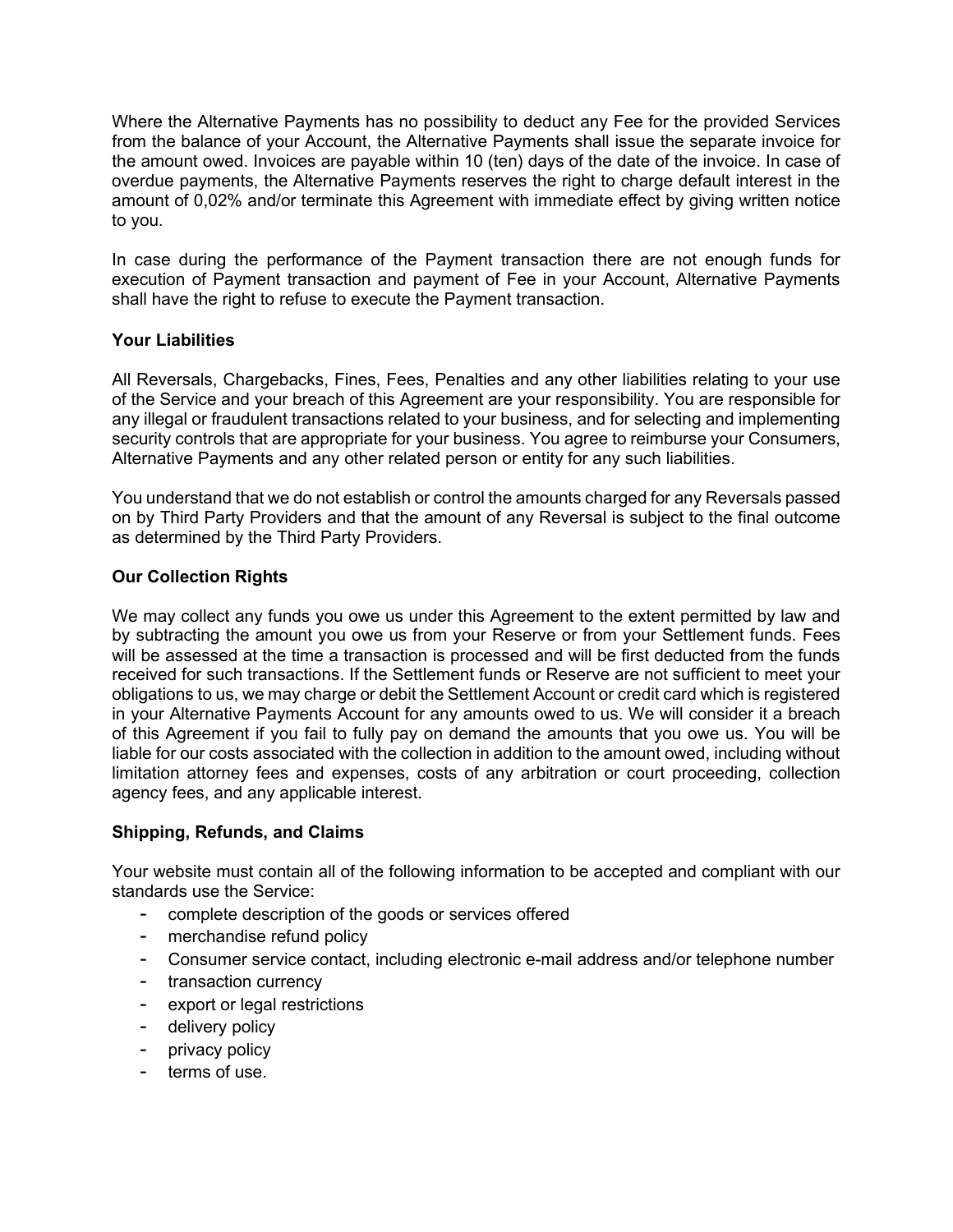Please note that if you provide the services or sell goods to individuals in the European Union you guarantee your Privacy Policy and the manner in which you protect your Consumers' personal data are fully General Data Protection Regulation (GDPR) compliant in order to be accepted to use the Service.

In addition, you shall make visible to your Consumers that you choose Alternative Payments as your payment service provider as well as Alternative Payments contact details in case your Consumers would like to exercise their rights under GDPR towards Alternative Payments.

You agree to make digital purchases available, and or ship physical goods to the Consumer immediately after the transaction status is determined to be "Funded" (not after the Settlement funds have been transferred to your Settlement Account) unless other delivery arrangements have been made or the transaction was declined. If there will be additional delays after the transaction was processed (e.g., out of stock), you must notify the Consumer at the time of the transaction takes place.

All Refunds to your Consumers must be for the exact full amount of the original transaction including tax and handling charges, if applicable.

To process the Refunds, Alternative Payments will deduct the refund amount (including any applicable fees) from (i) Settlement funds owed to you from the processing of other transactions, or (ii) funds in your Reserve. If these funds are not sufficient, you authorize Alternative Payments to debit your Settlement Account in the amount necessary to complete the refund transaction to the Consumer's account. If we cannot access your Settlement Account by debit, you agree to pay all funds owed to Alternative Payments upon demand. It is your responsibility to accept and process returns of your products and services; we have no responsibility or obligation to process such returns.

#### **Claims**

The Claim is a request for a Refund by the Consumer. A Refund is generated if the Claim is substantiated. You will be responsible for reimbursing Alternative Payments for your liability for a Refund which includes the full purchase price of the item plus any additional cost (and in some cases, you may not receive the item back). Fees paid to Alternative Payments are non-refundable.

You cannot compel us to handle what we would determine to be an unacceptable frequency of complaints, inquiries, Chargebacks, Refunds, or penalties from your Consumers regarding your products or services. Any of those are solely your responsibility.

Regardless, you agree that we may contact and speak directly with your Consumers concerning any sale or transaction submitted to, or through Alternative Payments.

You agree to provide us when requested, any information, proof, assignments or other resources we may need to help resolve any Consumer inquiries or billing disputes with respect to nature, quality, delivery or performance of the products or services, as well as any returns of such products and services.

That notwithstanding, you agree to defend, indemnify, and hold us harmless, as well as our Third Party Providers and their respective employees and agents (collectively "Disclaiming Entities") from any claim, suit, demand, loss, liability, damage, action, or proceeding as a result of or relating to (i) your breach of any provision of this Agreement; (ii) your use of the Service, including any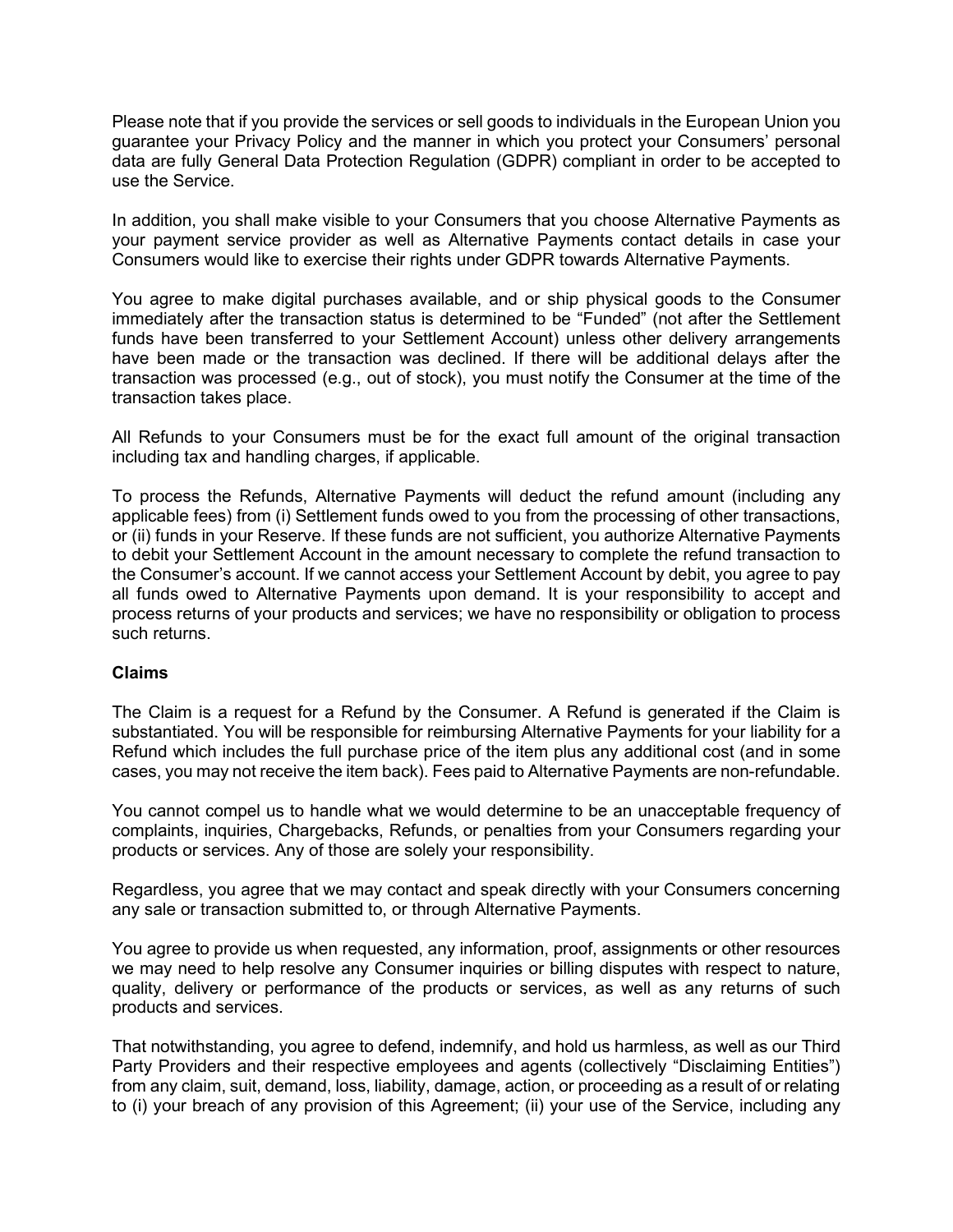Reversals, Chargebacks, Claims, Fines, Fees, Penalties and attorney fees; (iii) negligence or willful misconduct of your employees, contractors, or agents; and (iv) all third-party indemnity obligations we incur as a direct or indirect result of your acts or omissions.

# **Section D: Termination, and Other General Legal Terms**

### **Non-discrimination**

Alternative Payments must not discriminate you or any other party by reason of their nationality or place of residence or by reason of any other ground.

#### **Intellectual Property**

For the purposes of this Agreement, "IP Rights" means all patent rights; copyright, including rights in derivative works; moral rights; rights of publicity; trademark, trade dress and service mark rights; goodwill; trade secret rights; and other intellectual property rights as may now exist or later come into existence, and all applications therefore and registrations, renewals and extensions thereof, under the laws of any state, country, territory, or other jurisdiction and none of the above mentioned will in any way be transferable to from Alternative Payments to any other party

### **Term**

The term of this Agreement is for one (1) year period (the "Primary Term") starting from the date you accepted these Terms and Conditions in the course of the Service registration process. After the Primary Term, this Agreement will be extended automatically for twelve (12) month periods (the "Renewed Term") until terminated in accordance with the section Termination herein.

# **Agreement Changes**

Any changes in this Agreement shall be proposed by Alternative Payments no later than 60 (sixty) calendar days before the date of their entry into force through the Merchant Portal and by sending an e-mail or by making a phone call to the Alternative Payments at the same time.

You can either accept or reject the changes before the date of their proposed date of entry into force. Where applicable, Alternative Payments shall inform you that you are to be deemed to have accepted these changes, if you do not notify us that you do not accept them before the date of their entry into force and the changes shall enter into force on the specified date of entry into force. In this case, Alternative Payments shall also specify that you have the right to terminate the framework contract immediately and without commission fee before the date of the entry into force of the changes. If you do not exercise this right to terminate Agreement before the date of entry into force of the changes, you shall be considered to agree with the changes in the Agreement.

# **Termination**

You may terminate this Agreement by closing your Alternative Payments Account at any time by following the instructions in your Merchant Portal.

You have the right to terminate the Agreement unilaterally without appealing to court, notifying Alternative Payments thereof in writing 30 (thirty) calendar days in advance. Termination of this Agreement is free, unless the Agreement is terminated less than six months after its entry into force.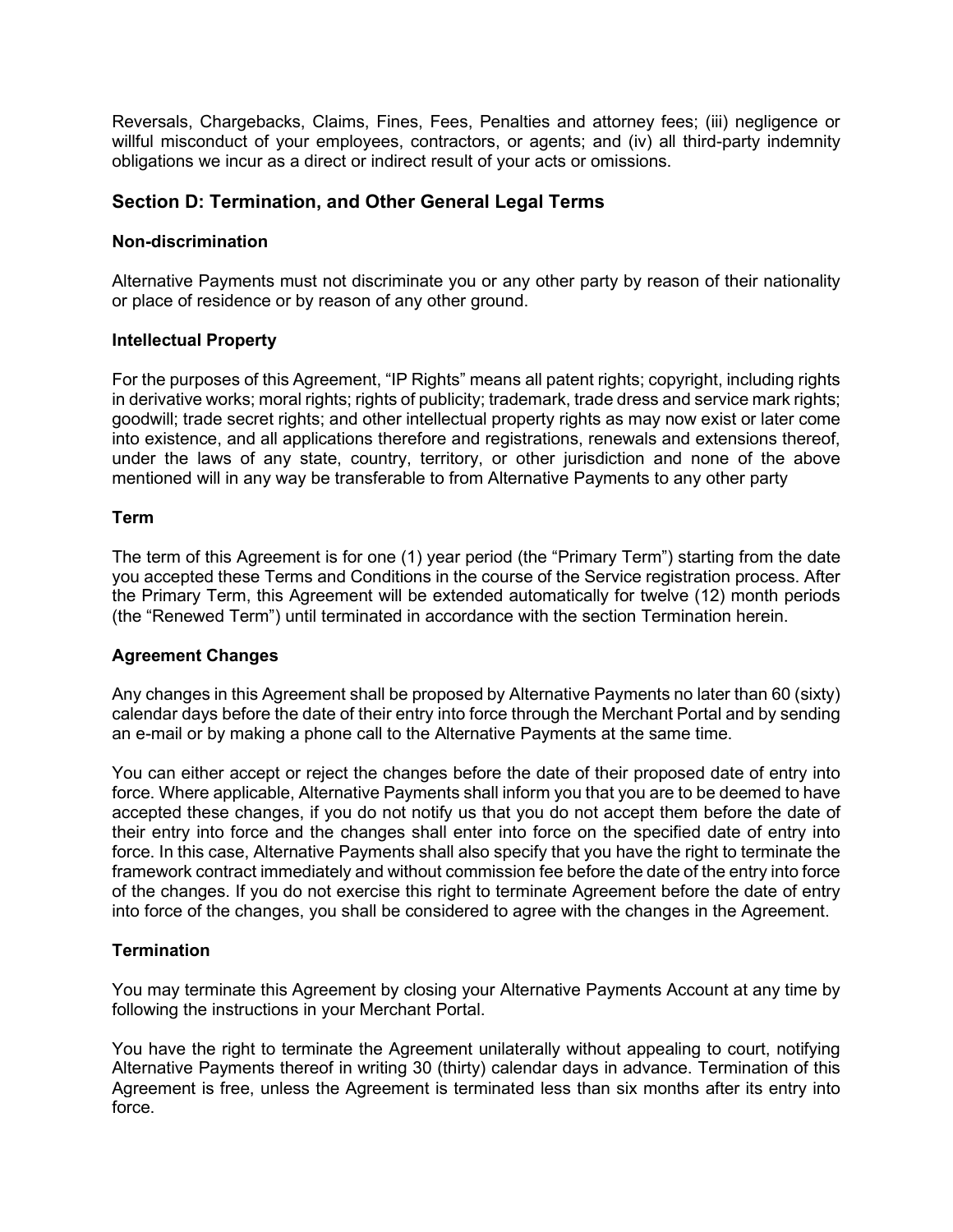Alternative Payments may terminate the Agreement by giving at least sixty (60) days written notice. That notwithstanding, we reserve the right in certain situations, to terminate the Agreement immediately if any of the below but not limited to instances occur:

- you fail to pay your fees when due
- you significantly change the scope or focus of your product, business model and/or application without our prior written consent
- you breach any part of this Agreement and the condition continues un-remedied for ten (10) days after we have notified you in writing
- you become insolvent, file for bankruptcy, go into receivership, or file for a dissolution
- you assign or attempt to assign this Agreement or any of your duties under this Agreement to another party
- you are making gross misrepresentations to current or prospective Consumers that have not been remedied, whether legally or equitably, within thirty (30) days
- you are, were, or will be using our Services for questionable or illegal activities
- you incur excessive Chargebacks, Reversals or experience excessive fraudulent activities
- at the time of concluding the Agreement or when performing under it, you provide us with incorrect and/or incomplete information or refuse to provide us with the required information, if such information is of material importance to us
- you fail to provide data information regarding your financial standing upon request if such data information is necessary for us in making a decision on providing our Service to your company
- you fail to notify us about circumstances that have occurred which may have an adverse effect on due fulfillment of your obligations under this Agreement
- we have reasonable suspicion that you are connected to money laundering or any other criminal activities
- we have substantiated knowledge that you are not trustworthy
- you avoid or refuse to provide within the indicated period of time, information on the origin of financial resources, or property, or any other additional information we request.
- any other condition defined by the relevant legislation.

Alternative Payments may also terminate this Agreement by notifying you 60 (sixty) days prior to the date of termination, if you have not made any Payment transactions for more than 12 (twelve) consecutive months. Before the termination based on such legal basis as defined in this clause, Alternative Payments contacts you due to the clear up of the necessity of opened Account. In case if you have not made any Payment transaction for more than 12 (twelve) month, Alternative Payments will follows the Decision of the Director of Supervisory Department of the Bank of Lithuania dated 18 of December 2017 No. 241-229.

Upon termination, it is your responsibility to: (i) provide us with all Consumer communications related to requests for the Reversals, including but not limited to Chargebacks and Refunds; (ii) immediately discontinue using our Service; and (iii) remove cancelled usernames from your password files to prevent access by cancelled members.

Upon termination of this Agreement, Alternative Payments is obligated to provide you, free of charge, on paper or on another durable medium, with information on Payment Transactions executed on the Account within the last 36 months. If less than 36 months have passed from the date of entry into force of this Agreement, the mentioned information shall be provided for the entire duration of the Agreement.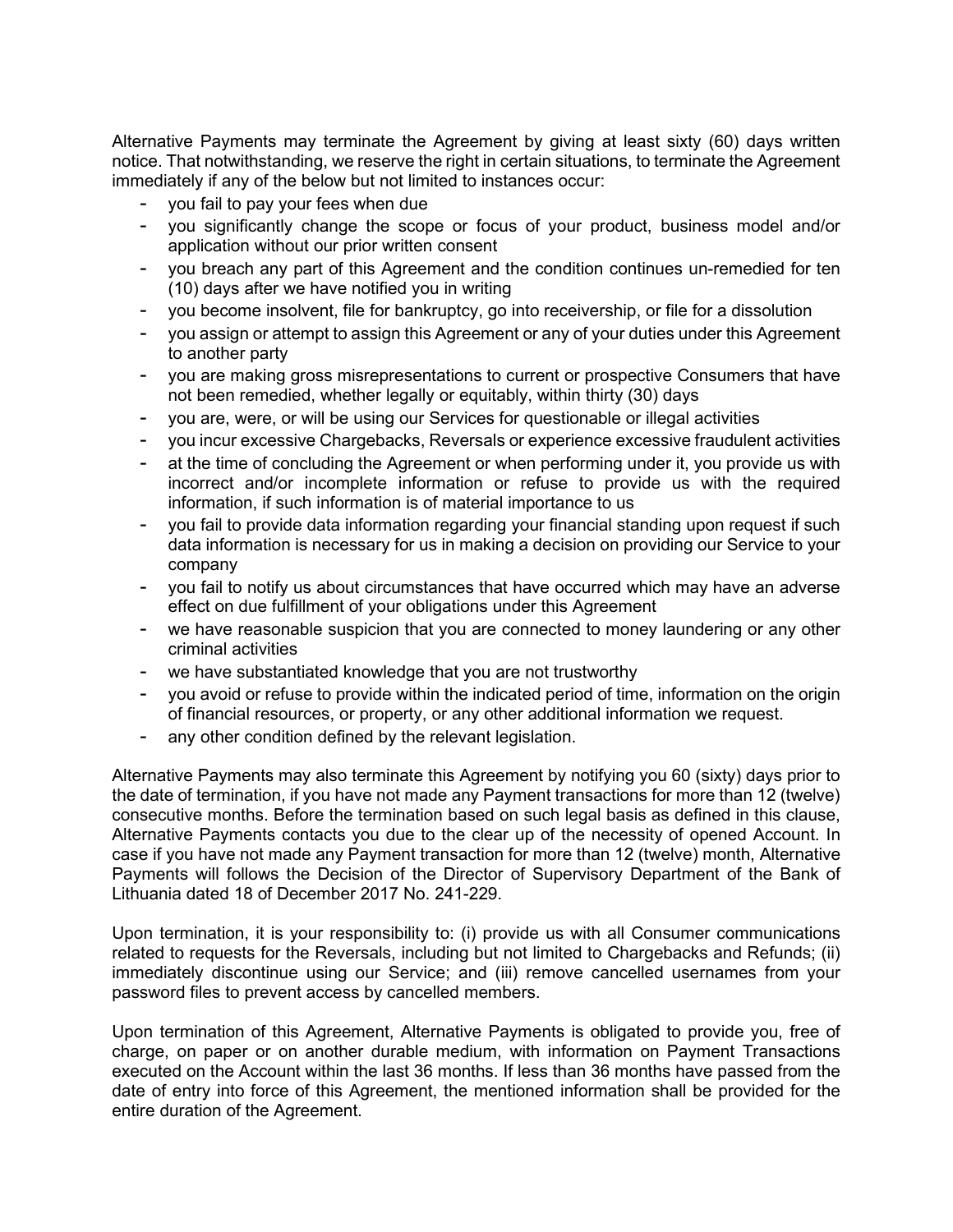# **Termination Obligations**

When this Agreement is terminated, we will immediately discontinue your access to the Service. That notwithstanding, you agree to complete all pending transactions and stop accepting new transactions through the Service. Any funds in our custody will be paid out to you on your next Settlement date.

Termination does not relieve you of your obligations as defined in this Agreement and we may choose to continue to hold any funds we consider necessary while we resolve any other terms or obligations defined in this Agreement, including but not limited to Chargebacks, Fees, Refunds, or other investigations or proceedings.

Upon termination, you agree to (a) immediately stop using the Service, (b) and immediately remove any Alternative Payments references and logos from your website. You understand and agree that (c) the license granted under this Agreement will consequently end, (d) we reserve the right (but have no obligation) to delete all of your information and account data stored on our servers, (e) we will not be liable to you for compensation, reimbursement, or damages in connection with your use of the Service, or any termination or suspension of the Service or deletion of your information or account data, and (f) you are still liable to us for any Chargebacks, Fees, Refunds, or other fees incurred by you or through your use of the Service prior to termination. If you fail to comply with this, Alternative Payments can collect damages from it.

# **Representation and Warranties**

You declare and confirm to us that:

- if you are a natural person, you are at least eighteen (18) years of age
- you are not a Politically Exposed Person (see Prohibited [Businesses\)](https://www.alternativepayments.com/prohibitedbusinesses.html)
- you are legally qualified, authorized, have the power, and ability to register and enter into a contractual basis using the Service in this Agreement
- the name you registered with us is your legal name or business name under which you sell your products and services
- any transaction submitted by you will represent a bona fide transaction for permitted products or services
- any transactions you submit will accurately describe the products or services sold and delivered to a Consumer
- you will fulfill all of your obligations to each Consumer for which you submit a transaction and will resolve any Consumer dispute or complaint directly with the Consumer
- you and all transactions you initiate will comply with all applicable laws, rules, and regulations, including any applicable tax laws and regulations
- except in the ordinary course of business, you will not submit transactions through the Service which represent a sale to any principal, partner, proprietor, or owner of your entity, and
- you will not use the Service, directly or indirectly, for any fraudulent or illegal activity, or in any manner that might interfere with the normal operation of the Service.

You also assure us that you have the legal right, via license, ownership or otherwise, to use and to publish any and all information, graphics, text, data video and audio integrated within your website(s).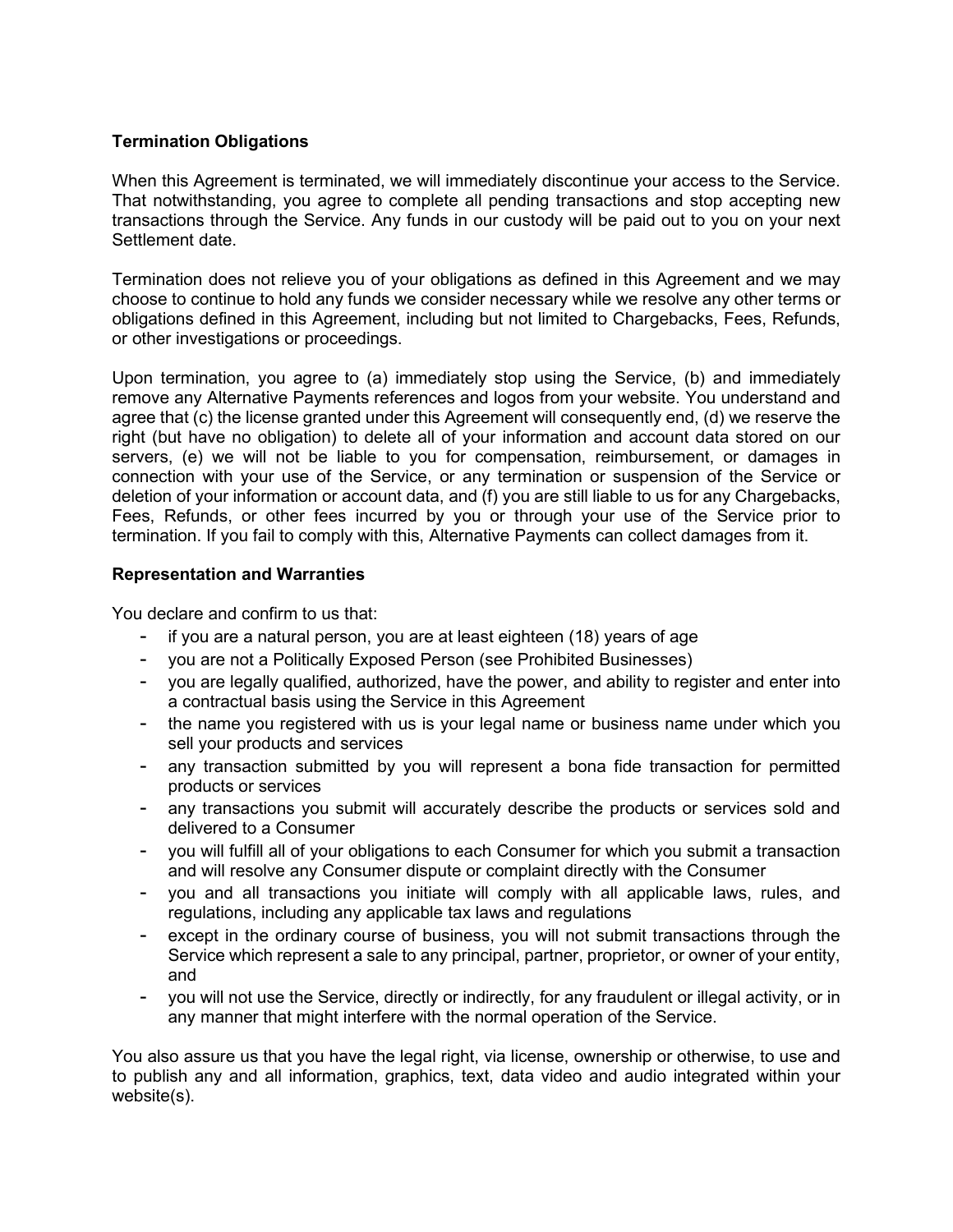#### **No Warranties**

The Service and all accompanying documentation are provided on an "as is" and "as available" basis, without any warranties, either express, implied, or statutory, including without limitation any implied warranties of title, merchantability, fitness for a particular purpose, and non-infringement. Use of the Service is at your own risk. No advice or information, whether oral or written, obtained by you from or through the Service or from (i) Alternative Payments or our bank; (ii) the processors, suppliers or licensors or (iii) any of the respective affiliates, agents, directors and employees of any of the entities listed in (i) or (ii) above (collectively, the "disclaiming entities" and individually a "disclaiming entity") will create any warranty from any disclaiming entity to you. You specifically acknowledge that neither Alternative Payments nor our bank have any control over the products or services that are paid for with the Service, and neither Alternative Payments nor our bank can ensure that your Consumers will complete a transaction or is authorized to do so.

Without limiting the foregoing, we do not warrant that the information we provide or that is provided through the Service is accurate, reliable or correct; that the Service will meet your requirements; that the Service will be available at any particular time or location, that the Service will function in an uninterrupted manner or be secure; that any defects or errors will be corrected; or that the Service is free of viruses or other harmful components. Any subject matter downloaded or otherwise obtained through the use of the Service is downloaded at your own risk – you are solely responsible for any damage to your property or loss of data that results from such download. We make no representations or warranties about how long will be needed to complete the processing of a transaction.

We do not warrant, endorse, guarantee, or assume responsibility for any product or service advertised or offered by a third party through the Service or any hyperlinked website or service, or featured in any banner or other advertising, and neither Alternative Payments nor our bank will be a party to or in any way monitor any transaction between you and third-party providers of products or services.

# **Limitation of Liability and Damages**

In no event shall a disclaiming entity (as defined above) be liable for any lost profits, loss of data, or any indirect, punitive, incidental, special, consequential, or exemplary damages arising out of, in connection with, or relating to this Agreement or the Service, including without limitation the use of, inability to use, or unavailability of the Service. Under no circumstances will any of the disclaiming entities be responsible for any damage, loss or injury resulting from hacking, tampering, or other unauthorized access or use of the Service or your Alternative Payments Account or the information contained therein, or your failure to use or implement security controls that are appropriate for your business.

We assume no liability or responsibility for any (a) personal injury or property damage, of any nature whatsoever, resulting from your access to or use of the Service; (b) any unauthorized access to or use of servers used in connection with the Service and/or any and all personal information stored therein; (c) any interruption or cessation of transmission to or from the Service; (d) any software bugs, viruses, trojan horses, or other harmful code that may be transmitted to or through the Service; (e) any errors, inaccuracies or omissions in any content or information, for any loss or damage incurred as a result of the use of any content or information, in each case posted, emailed, stored, transmitted, or otherwise made available through the Service; and/or (f) user content or the defamatory, offensive, or illegal conduct of any third party.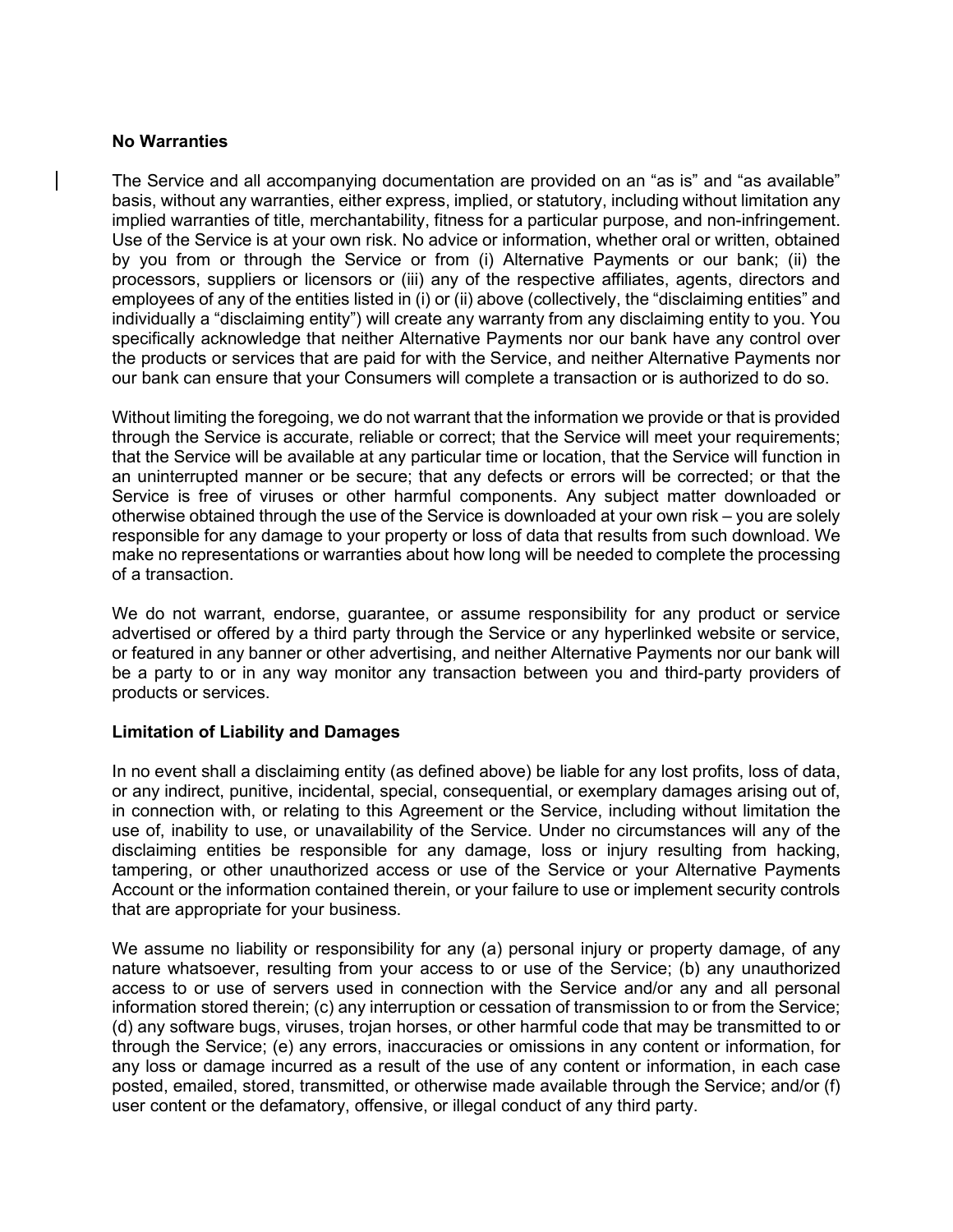Without limiting the foregoing provisions of this section, the disclaiming entities' cumulative liability to you shall be limited to direct damages and in all events shall not exceed in the aggregate the amount of the Fees paid by you to Alternative Payments during the three (3) month period immediately preceding the event giving rise to the claim for liability.

This limitation of liability section applies regardless of the legal theory on which the claim is based, including without limitation contract tort (including negligence), strict liability, or any other basis. The limitations apply even if Alternative Payments has been advised of the possibility of such damage.

The provisions of this section shall apply to the fullest extent permitted by law in the applicable jurisdiction.

### **Service Availability**

We make no representations that the Service is appropriate or available for use in all locations. Those who access or use the Service from other jurisdictions do so at their own volition and are entirely responsible for being compliant with all applicable laws and regulations, including but not limited to export and import regulations. You may not use the Service from a country embargoed by the United States of America or the Republic of Lithuania, or if you are a person or entity blocked or denied by either government or denied by the United Nations Organization and or European Union.

### **Age Verification**

You acknowledge that none of the services we provide are considered legal proof of age of majority and that the age verification features we offer as part of the Service are based on legal statutes governing third party products and services, and we do not warrant or make representations as to the accuracy of such third party products and services used for age verification methods.

#### **Disputes; Choice of Law; Jurisdiction and Venue**

You agree that any disputes arising out of or relating to this Agreement or the Service shall be resolved in accordance with this section.

This Agreement is governed by the laws of the Republic of Lithuania (without regard to its choice of law provisions). The exclusive venue for any actions or claims arising under or related to this Agreement shall be Vilnius, Lithuania. All parties irrevocably waive any and all rights they may have to a trial by jury in any judicial proceeding involving any claim relating to or arising under this Agreement. Headings are included for convenience only, and shall not be considered in interpreting this Agreement. The Agreement does not limit any rights that we may have under trade secret, copyright, patent, or other laws. Our delay or failure to assert any right or provision under this Agreement shall not constitute a waiver of such right or provision. No waiver of any term of this Agreement shall be deemed a further or continuing waiver of such term or any other term.

Any dispute arising out of or related to this Agreement shall be finally settled by arbitration in the Vilnius Court of Commercial Arbitration (VCCA) in accordance with its Rules of Arbitration. The language of the arbitration shall be English. Any action or dispute brought by you against us with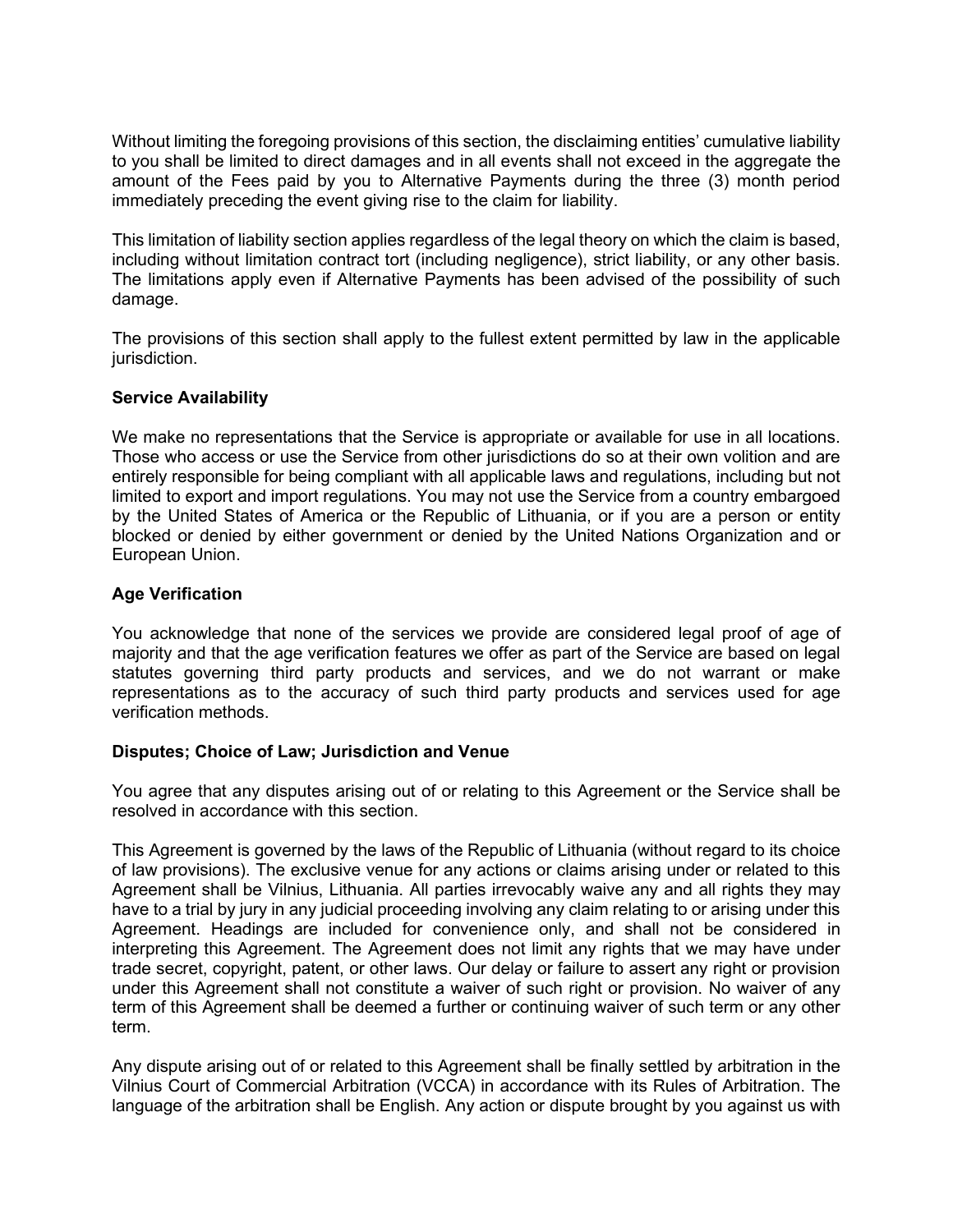respect to this Agreement must commence within six (6) months after the event that caused the action. Any matter where the amount in dispute is less than €25,000 shall be determined by a single arbitrator agreeable to both parties, or if we cannot agree, we will select one according to VCCA procedures. Any matter where the amount in dispute is greater than €25,000 shall be determined by three (3) arbitrators with each party selecting one (1) arbitrator and the two (2) arbitrators will select the third arbitrator. Each arbitrator shall have no less than five (5) years experience in the selected eCommerce industry. The law of the Republic of Lithuania shall be applicable to the dispute, and the venue of any arbitration commenced under this section shall be in Vilnius, Lithuania.

# **Right to Amend**

We may change, discontinue or deprecate any API's for the Service from time to time but will use commercially reasonable efforts to continue supporting the previous version of any API that was changed, discontinued, or deprecated for twelve (12) months after the change, discontinuation, or depreciation (except if doing so (a) would pose a security or intellectual property issue, (b) is economically or technically burdensome, or (c) is needed to comply with the law or requests of governmental entities).

# **Assignment**

This Agreement and any rights and licenses it grants cannot be transferred or assigned by you without our prior written consent but may be assigned by us without any consent or other restriction.

#### **Parties**

This Agreement binds you and your respective heirs, representatives, and permitted and approved successors (including those by merger and acquisition) or any permitted assigns.

#### **Change of Business**

You agree to give us at least thirty (30) days prior written notification of your intent to change your current products or services types, your trade name, or make any other significant change to your business. You agree to provide us with prompt notification if you are the subject of any voluntary or involuntary bankruptcy or insolvency petition or proceeding. You agree to promptly notify us of any negative change in your financial condition, any planned or anticipated liquidation or substantial change in the basic nature of your business, any transfer or sale of 25% or more of your total assets or any change in the control or ownership of you or your parent entity. You will also notify us of any judgment, writ or warrant of attachment or execution, or levy against 25% or more of your total assets not later than three (3) days after you have knowledge of it.

#### **Links to Other Web Sites and Services**

We may offer you services, products, and promotions through links to websites operated by third parties that utilize, integrate, or provide services related to the Service. If you decide to use these third parties services you will be responsible for reviewing and understanding the terms and conditions associated with these third parties services. You agree that we are not responsible for the performance of third-party services. Additionally, our website may contain links to third-party services as a convenience to you. The inclusion of any links to third party services does not imply an approval, endorsement, or recommendation by us. Access and use of any of those services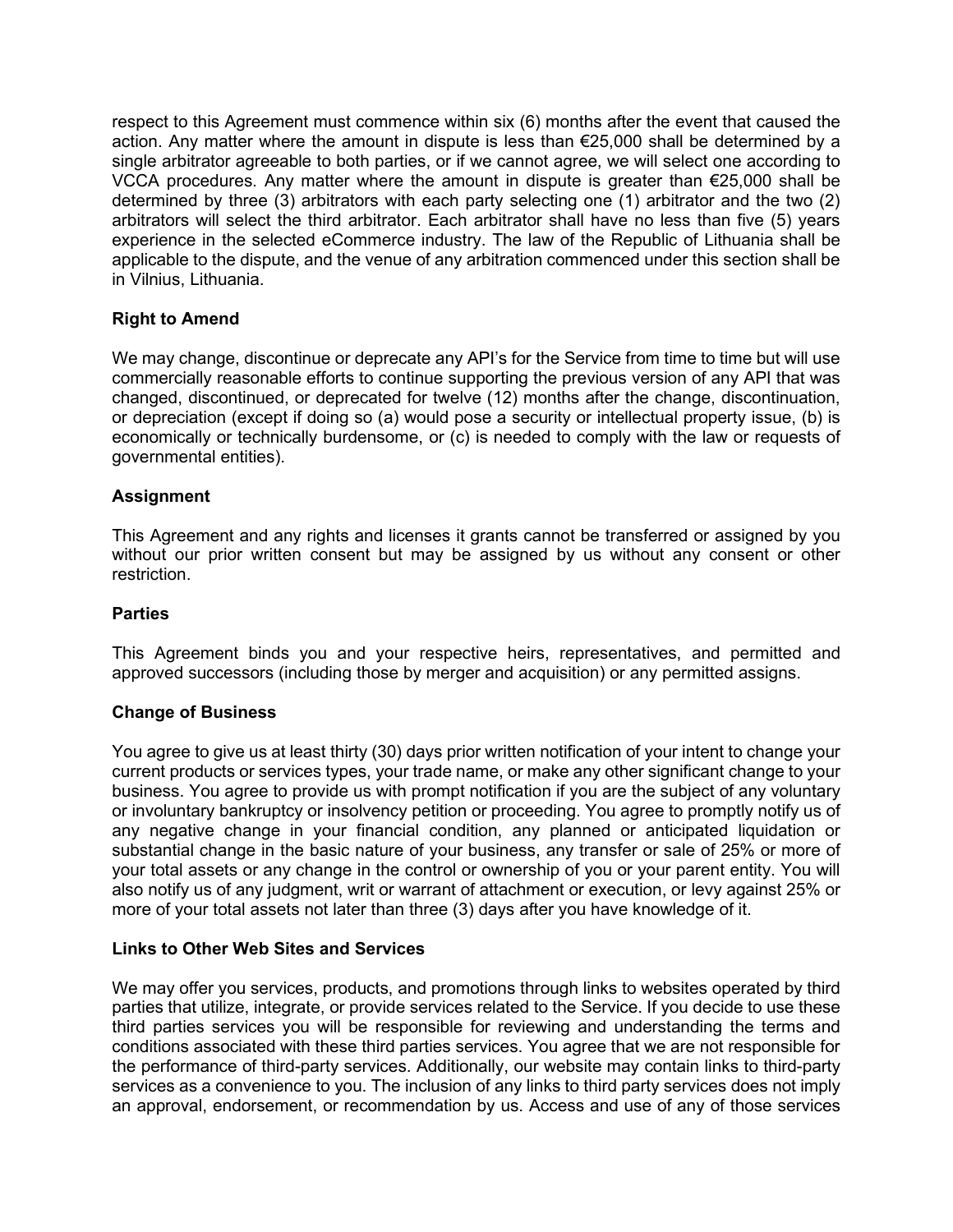are done at your own risk. You understand that the third party service is not governed by the terms and conditions contained in this Agreement. We expressly disclaim all responsibility and liability for any third party services. Please remember that when you use a link to go from your Merchant Portal to third-party services, our Privacy Policy is no longer in effect. Your browsing and interaction with those services are subject to that third party service's own terms and policies.

# **Force Majeure**

No party will be liable for delays in processing or other non-performance caused by such events as fires, telecommunications failures, utility failures, power failures, equipment failures, labor strife, riots, war, terrorist attack, nonperformance of our vendors or suppliers, acts of God, or other causes over which the respective party has no reasonable control, except that nothing in this section will affect or excuse your liabilities and obligations, including the Reversals, Chargebacks, Claims, fines, Fees, Refunds and or unfulfilled products and services.

# **Responding to Legal Process**

Alternative Payments may respond to and comply with any writ of attachment, lien, levy, subpoena, warrant, or other legal order ("Legal Process") that we believe to be valid. We may deliver or hold any funds or, subject to the terms of our Privacy Policy, any information as required under such legal process, even if you are receiving funds on behalf of third parties. Where permitted, we will use reasonable efforts to provide you notice of such legal process by sending a copy to the email address which is on file in your Merchant Portal. Alternative Payments is not responsible for any losses, whether direct or indirect, that you may incur as a result of our complying with the legal process.

# **Entire Agreement**

These Terms and Conditions together with all Schedules, Policies and Procedures that are incorporated herein by reference constitute the entire Agreement between you and Alternative Payments with respect to the provision of the Service. In the event of a conflict between this Agreement and any other Alternative Payments Agreement or Policy relating to the subject matter herein, this Agreement shall prevail. Except as specifically mentioned here, these Terms and Conditions describe the entire liability of Alternative Payments, establish remedies with respect to the Service, and define your access and use of the Service. If any provision of this Agreement (or portion thereof) is held to be invalid or unenforceable under applicable law, then it will be changed and interpreted to accomplish the objectives of that provision to the greatest extent possible under applicable law, and the remaining provisions will continue in full force and effect.

# **Prohibited Businesses**

The following categories of businesses and business practices are prohibited (non-exhaustive list):

- Weapons and munitions
- Cryptocurrency withOUT proper license and AML procedures in place
- Gambling and Betting (lotto, sports betting) withOUT proper license and AML procedures in place
- NPOs and Charities out of the EU and withOUT proper registration
- Escort services
- Online pharmacies or pharmacy referral services withOUT proper certification
- CBD withOUT proper certification and approvals
- Engaging in deceptive marketing practices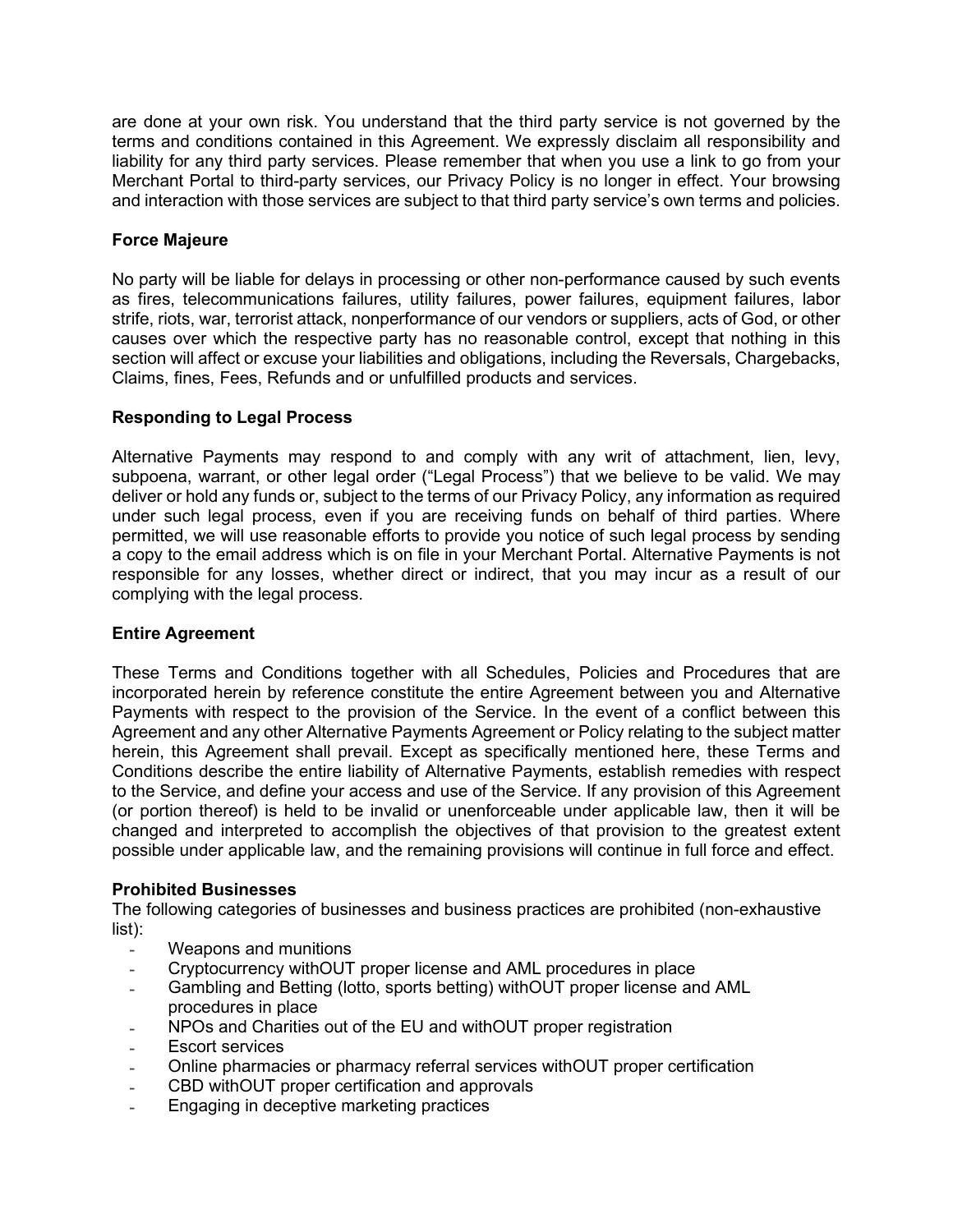- Sharing Consumer information with another merchant for payment of up-sell or crosssell product or service
- Engaging in any form of licensed or unlicensed aggregation or factoring
- Bidding fee auctions
- Collection agencies
- Counterfeit products
- Firms selling business opportunities, investment opportunities, mortgage consulting or reduction, credit counseling, repair or protection, or real estate purchases with no money down
- Credit card and identity theft protection
- Essay mills
- **Flea markets**
- Drug paraphernalia
- Psychic services
- "Get rich quick" schemes
- Mail-order brides
- Pyramid schemes
- Substances designed to mimic illegal drugs
- Any product or service that infringes upon the copyright, trademark, or trade secrets of any third party.

\*Please note, all your Settlement details and related fees (e.g., settlement frequency, settlement threshold, etc.,) will be visible to you in your Merchant Portal within the settlement details section.

#### **Prohibited Activities**

You using Alternative Payments Services are prohibited from:

- not complying with the Terms of the Agreement, legislation and other legal acts, including but not limited to, anti-money laundering and counters-terrorist financing acts
- violating the rights of Alternative Payments and third parties to trademarks, copyrights, commercial secrets, and other intellectual property rights
- providing false, misleading or incorrect information to Alternative Payments; refusing to provide information or undertake other actions that are reasonably requested by Alternative Payments
- providing to third parties false, misleading or incorrect information about Alternative Payments and cooperation with Alternative Payments
- executing or receiving transfers of illegally acquired funds, if you are aware or should be aware of it
- using the services of Alternative Payments in a way which causes losses, responsibility, or other negative legal or financial consequences or damage to the business reputation of Alternative Payments or third persons
- using Alternative Payments services, if you or beneficial owner, the executed or received Payment Transfer matches the criteria indicated in the list of [limitations](https://www.paysera.com/v2/en/legal/redemption-limitations) to the provision of Alternative Payments services
- spreading computer viruses and undertaking other actions that could cause system malfunctions, information damage or destruction and other damage to the system, equipment, or information of Alternative Payments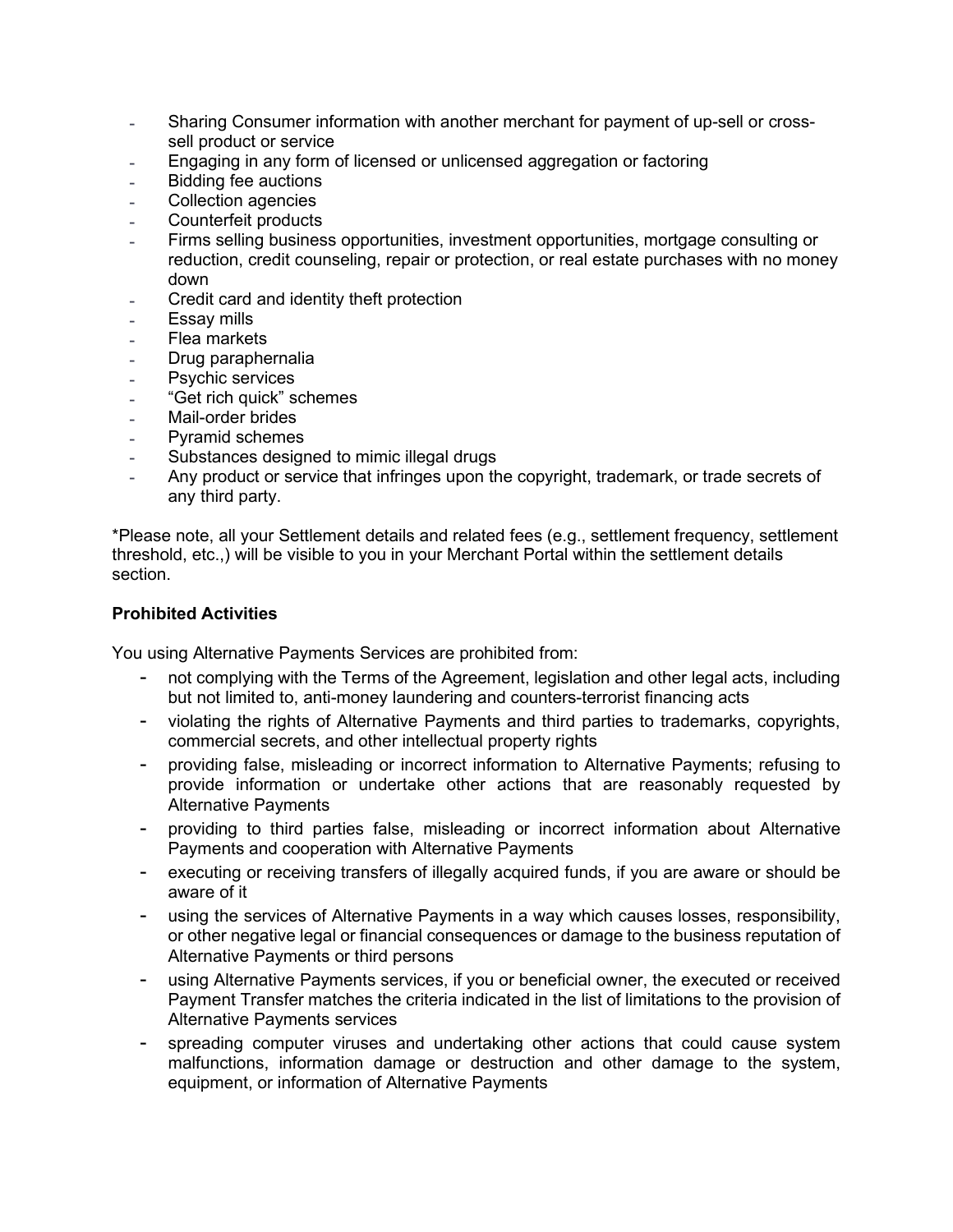- undertaking any other deliberate actions which could disturb the provision of Alternative Payments Services or third parties or proper functioning of the Merchant Portal
- accepting payments in unregulated and/or unsupervised virtual currency, buying, converting, or managing it in any other ways (the prohibition includes execution or receipt of transfers from virtual currency exchangers)
- having more than one Profile; registering a Profile by fictitious or someone else's name without having the power of attorney; registering a Profile using the services of anonymous phone numbers or e-mail addresses provided by other individuals or websites
- providing services that are prohibited by the law or contradict public order and moral principles
- logging in to the Merchant Portal as an anonymous user (e.g. via proxy servers)
- disclosing Passwords and other personalized safety features of Payment Instruments to third persons and allowing other persons to use Services under your's name.

You shall reimburse all direct damages, fines, and other monetary sanctions applied to Alternative Payments due to non-observance or violation of the Terms, including but not limited to the Agreement due to your fault. You are responsible and undertake to reimburse any losses incurred by Alternative Payments, other Alternative Payments clients, and third parties due to using Alternative Payments Services and violating the present Agreement.

### **Severance**

If any provision or provisions of this Agreement or any part thereof are rendered void, illegal or unenforceable in any respect, the Parties shall use their reasonable efforts to substitute for such provisions valid provisions that in their economic effect come so close to the original provisions that it can reasonably be assumed that the Parties would have executed this Agreement including the new provisions. In the event that such provisions cannot be found, the illegality or un enforceability of such provisions of this Agreement shall not affect the validity of the Agreement as a whole, unless the invalid provisions are of such essential importance to this Agreement that it can be reasonably assumed that the Parties would not have executed this Agreement without the invalid provisions.

# **Complaints**

In case the dispute cannot be solved through negotiations, you can submit a complaint by post or e-mail, specifying your's name, contact details, relevant information, which would indicate why you reasonably believes that the Alternative Payments violated the legal rights and your interests while providing the Services. You can add other available evidence that justifies the need for such complaint. If you would like to submit a formal complaint, the Customer shall send the email to support@alternativepayments.com

Upon receipt of your complaint, Alternative Payments confirms receipt of the complaint and indicates the time limit within which the reply will be submitted. In each case, the deadline for submitting a reply may vary as it directly depends on the extent and complexity of the complaint filed, but the Alternative Payments will make the maximum effort to provide the response to you within the shortest possible time, but not later than 15 (fifteen) Business Days. In case the Alternative Payments is not able to provide the final answer within 15 (fifteen) Business Days, the Alternative Payments shall inform you about that and indicate the time when the answer will be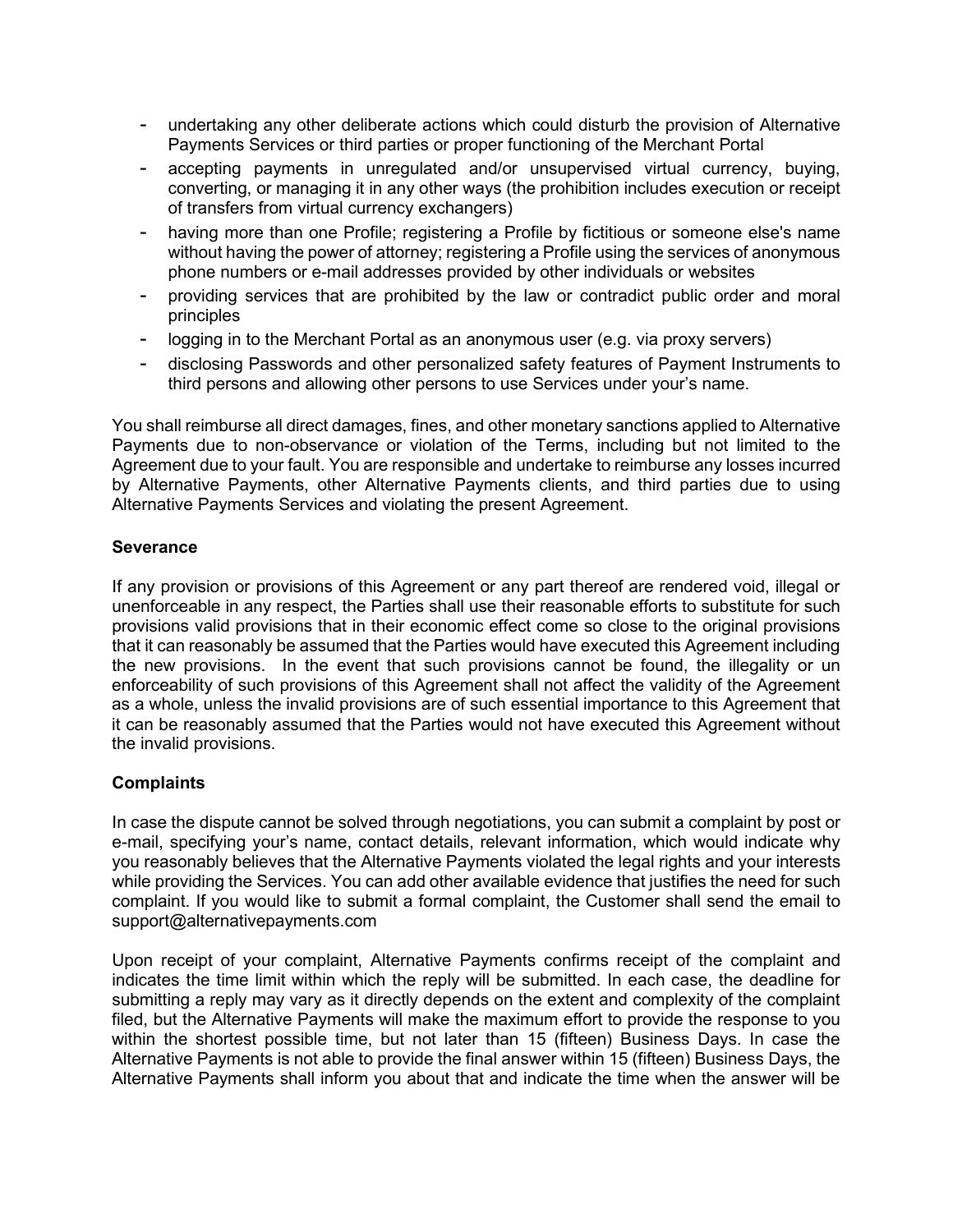provided, however the term shall not be longer than 35 (thirty-five) Business Days. The complaints submitted by you are solved free of charge.

When you consider that Alternative Payments has violated the legislation regulating the financial market, you have the right to file a complaint with the Bank of Lithuania regarding possible violations of financial market legislation.

Your complaint to the Bank of Lithuania can be submitted as follows:

- in writing, by sending a complaint to the address: Totoriu str. 4, LT-01121, Vilnius, Republic of Lithuania or Žalgirio str. 90, LT-09303, Vilnius, Republic of Lithuania;
- by e-mail: [info@lb.lt](mailto:info@lb.lt) or [pt@lb.lt;](mailto:pt@lb.lt)
- by fax (8 5) 268 0038;
- by filling in the online form at the designated section of the Bank of Lithuania website.

# **Section E: Final Provisions**

Alternative Payments and you confirm that it possesses all permissions and licenses required under the applicable law that are necessary for the execution of the present Agreement. Titles of articles and paragraphs of the Agreement are intended solely for the convenience of the Alternative payments and you and cannot be used for the interpretation of the provision of the present Agreement.

You do not have the right to assign your rights and obligations arising out of this Agreement to third parties without a prior written consent from Alternative Payments. Alternative Payments reserves the right to transfer or assign this Agreement and all rights or obligations under this Agreement with prior notice to you accordingly to the rules and procedures set forth in this Agreement at least 60 (sixty) calendar days before such changes will entry into force. You have the right to accept that changes or reject it. If you do not agree with the such changes, you have the right to immediately and without no commission fee to terminate this Agreement until the day the amendments begin to apply expressing a disagreement with the changes. The disagreement shall be provided via Account and additionally through the e-mail. If you do not use his right to terminate this Agreement until the day when such changes come into force, you shall be deemed as accepted the changes.

If any provision of the Agreement becomes invalid, other provisions of this Agreement remain in force. The Agreement shall come into force after you registered in the Merchant Portal, learned the terms and conditions of the present Agreement, and electronically expressed their consent to comply with them. The Agreement is valid for an unlimited period of time.

You have no right to unilaterally change and/or amend the conditions of this Agreement. You have the right to agree or disagree to the amendments prior to the suggested day of the changes, notifying Alternative Payments thereof in advance. If you fail to notify us about your disagreement to the amendments by the suggested day of their entry into force, it shall be deemed that you accept the amendments to the Agreement, and the amendments shall enter into force on the specified day of their entry into force. If you inform Alternative Payments about your disagreement to the changes of the Agreement, you thereby terminate the Agreement pursuant to the procedure stipulated in this Agreement.